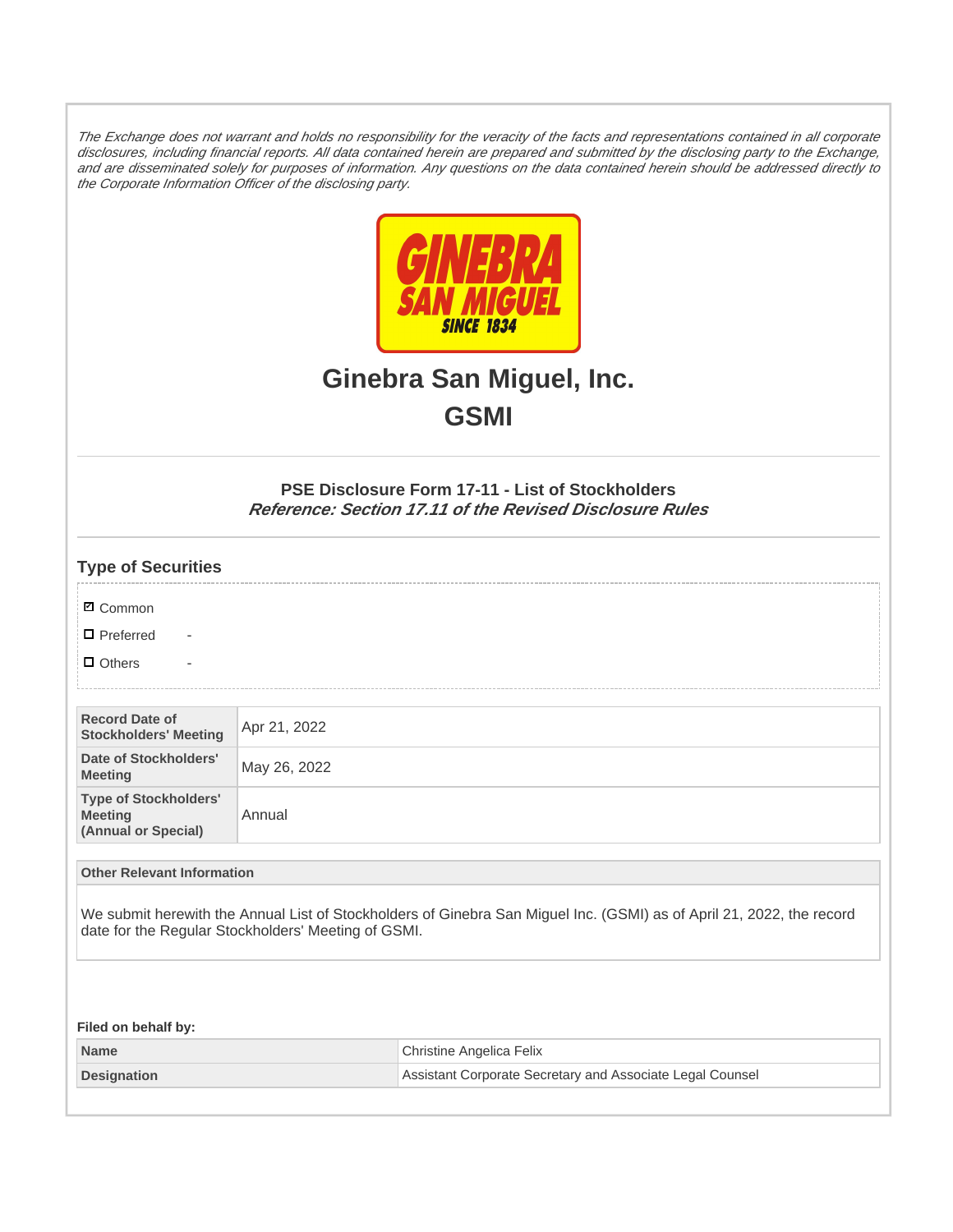

April 27, 2022

The Philippine Stock Exchange, Inc. **Disclosure Department** 6<sup>th</sup> Floor, PSE Tower One Bonifacio High Street 28<sup>th</sup> Street corner 5<sup>th</sup> Avenue Bonifacio Global City, Taguig City

Attention:

Ms. Alexandra D. Tom Wong Officer-in-Charge, Disclosure Department

Gentlemen:

We submit herewith the Annual List of Stockholders of Ginebra San Miguel Inc. ("GSMI") as of April 21, 2022, the record date for the Regular Stockholders' Meeting of GSMI.

Very truly yours,

Francis Joseph A. Cruz Assistant Corporate Secretary



3rd and 6<sup>th</sup> Floors, San Miguel Properties Centre, St. Francis Street, Ortigas Center, Mandaluyong City, Metro Manila, Philippines 1550 Telephone: (+632) 8841-5100 Fax: (+632) 8643-2211

A Subsidiary of:

**SAN MIGUEL CORPORATION**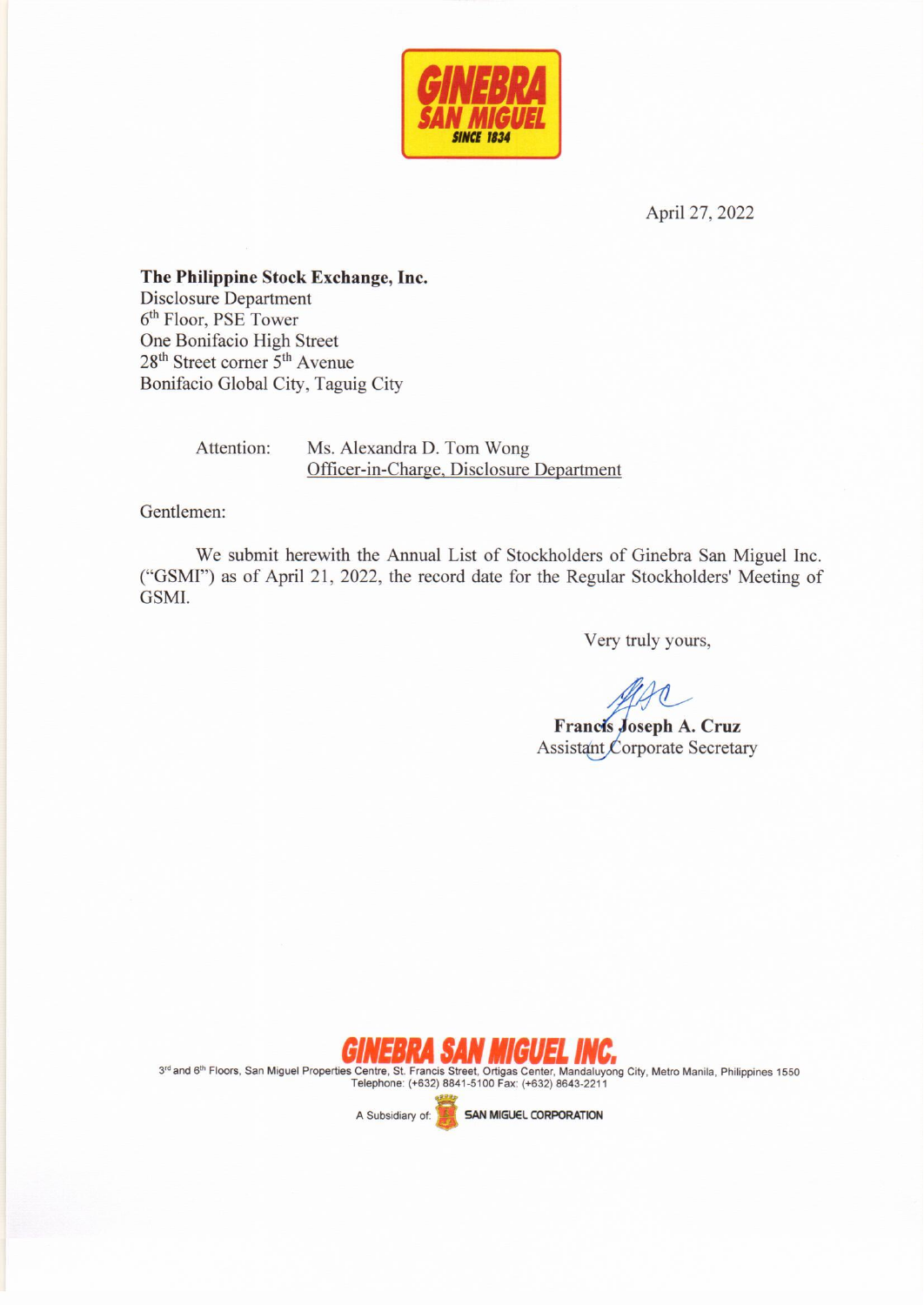# ssst823 Ginebra San Miguel Inc. PAGE 1 2022-04-27 STOCK TRANSFER MODULE 04:34:24 PM List of Stockholders As of Apr 21, 2022

| RANK | STOCKHOLDER NAME                                                         | Common           | TOTAL SHARES % OF O/S |  |
|------|--------------------------------------------------------------------------|------------------|-----------------------|--|
|      | -- --------------------------                                            |                  | -------- ----------   |  |
|      |                                                                          |                  |                       |  |
|      |                                                                          |                  |                       |  |
|      |                                                                          |                  |                       |  |
|      |                                                                          |                  |                       |  |
|      |                                                                          |                  |                       |  |
|      | 6 ROMAN T. YAP                                                           | 50,000           |                       |  |
|      | 7 EMMANUEL B. MACALALAG                                                  | 46,500           |                       |  |
|      | 8 ISABEL C. SUNTAY                                                       | 31,000           |                       |  |
|      | 9 LUCIA C. UNSAY                                                         | 30,000           |                       |  |
|      | 10 ROMULO G. OUINTO                                                      | 30,000           |                       |  |
|      | 11 MONINA N. CORTEZ                                                      | 30,000           |                       |  |
|      | TON<br>R CYNTHIA C. SANTOS<br>12 ESTRELLA M. TAMAYO                      | 30,000           |                       |  |
|      | 13 CYNTHIA M. BAROY                                                      | 30,000           |                       |  |
|      | 14 FMF DEVELOPMENT CORPORATION                                           | 30,000           |                       |  |
|      | 15 EDAN CORPORATION                                                      | 26,100           |                       |  |
|      | 16 ROLANDO B. BISANA                                                     | 25,000           |                       |  |
|      | 17 SYSMART CORPORATION                                                   | 24,702           |                       |  |
|      | 17 SISTARI CONFORMITOR<br>18 LUZVIMINDA C. SANTOS &/OR CYNTHIA C. SANTOS | 24,702<br>21,000 |                       |  |
|      | 19 ELISEA P. TAN                                                         | 20,000           |                       |  |
|      | 20 JANE P. PANGANIBAN                                                    | 20,000           |                       |  |
|      | 21 MANUEL P. TAN                                                         | 20,000           |                       |  |
|      | 22 FELICITAS YAP CHUA                                                    | 20,000           |                       |  |
|      | 23 CARLOS R. VILLANUEVA IV                                               | 20,000           |                       |  |
|      | 24 ANGELA B. MARZONA                                                     | 20,000           |                       |  |
|      | 25 PLLIM INVESTMENTS, INC.                                               | 20,000           |                       |  |
|      | 26 LILY S. HO                                                            | 18,400           |                       |  |
|      | 27 WAI-CHUN CHONG                                                        | 18,000           |                       |  |
|      | 28 MA. ALMA B. MOMBAY                                                    | 18,000           |                       |  |
|      | 29 EVANGELISTO O. MANAYA, JR.                                            | 17,000           |                       |  |
|      | 30 MONICA F. GATBONTON                                                   | 16,500           |                       |  |
|      | 30 MUNICA F. GAIBUNION<br>31 ADOLFO R. REYES &/OR PEREGRINA Z. REYES     | 16,000           |                       |  |
|      | 32 MARCELINO M. TORIO                                                    | 15,000           |                       |  |
|      | 33 RITCHE B. MORTA                                                       | 15,000           |                       |  |
|      | 34 EDUARDO D. SARIA                                                      | 15,000           |                       |  |
|      | 35 ELIZABETH H. VILLAMOR                                                 | 15,000           |                       |  |
|      | 36 SANDRA S. PABILONA                                                    | 15,000           |                       |  |
|      | 37 ROMEO L. JUCABAN                                                      | 15,000           |                       |  |
|      | 38 DINO D. GARCIA                                                        | 15,000           |                       |  |
|      | 39 KAHLIL D. MONTEMAYOR                                                  | 15,000           |                       |  |
|      | 40 GARY ANTHONY P. ROSALES                                               | 15,000           |                       |  |
|      | 41 ALBERT S. PABILONA                                                    | 15,000           |                       |  |
|      | 42 EMIGDIO G. TANJUATCO                                                  | 15,000           |                       |  |
|      | 43 CONCHITA P. JAMORA                                                    | 15,000           |                       |  |
|      | 44 CLEMENTE O. ALBURO                                                    | 15,000           |                       |  |
|      | 45 ANGELINE F. UY                                                        | 15,000           |                       |  |
|      | 46 AMIE S. PABILONA                                                      | 15,000           |                       |  |
|      | 47 GLACIELYN L. ATENCIO                                                  | 15,000           |                       |  |
|      | 48 NOEL D. SOTIANGCO                                                     | 15,000           |                       |  |
|      | 49 RIZALINO R. AGBULOS                                                   | 15,000           |                       |  |
|      | 50 ISADORA A. PAPICA                                                     |                  |                       |  |
|      | 51 ELENITA F. LIBOON                                                     | 15,000<br>14,000 |                       |  |
|      | 52 DECKTA PACIFIC EQUITIES, INC.                                         | 13,400           |                       |  |
|      |                                                                          |                  |                       |  |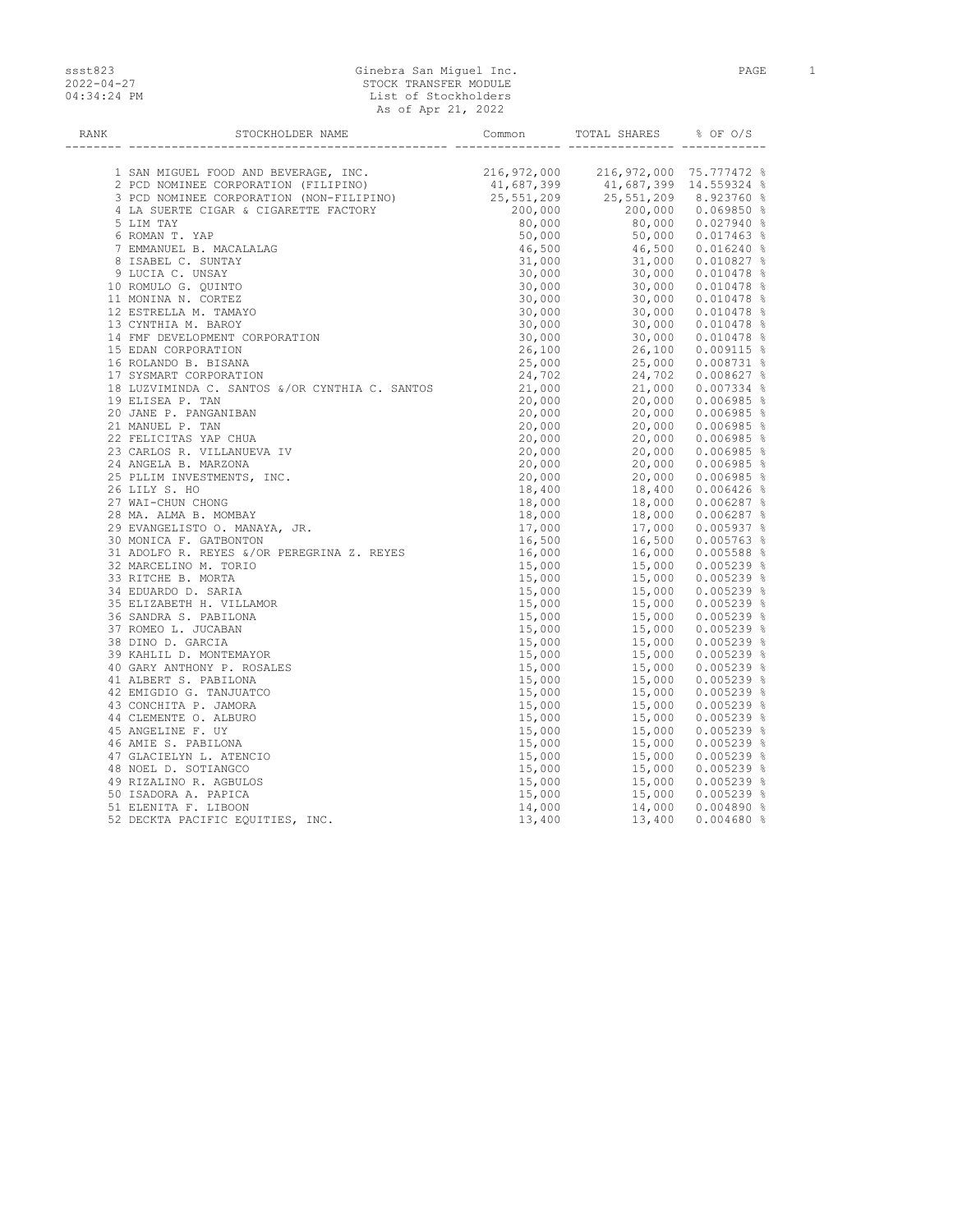### ssst823 Ginebra San Miguel Inc. PAGE 2 2022-04-27 STOCK TRANSFER MODULE 04:34:24 PM List of Stockholders As of Apr 21, 2022

| RANK | STOCKHOLDER NAME                                                                                                                                                                                                                                          | Common | TOTAL SHARES                                                                                                                                                                                                                                                             | 8 OF O/S |
|------|-----------------------------------------------------------------------------------------------------------------------------------------------------------------------------------------------------------------------------------------------------------|--------|--------------------------------------------------------------------------------------------------------------------------------------------------------------------------------------------------------------------------------------------------------------------------|----------|
|      |                                                                                                                                                                                                                                                           |        |                                                                                                                                                                                                                                                                          |          |
|      | 53 MA. CONSUELO A. CORDERO                                                                                                                                                                                                                                |        | $\begin{array}{cccc} 12,000 & 12,000 & 0.004191 \ \ 12,000 & 12,000 & 0.004191 \ \ 12,000 & 12,000 & 0.004191 \ \ 12,000 & 12,000 & 0.004191 \ \ 12,000 & 12,000 & 0.004191 \ \ 10,500 & 10,500 & 0.003667 \ \ 10,000 & 10,000 & 0.003493 \ \ 10,000 & 10,000 & 0.00349$ |          |
|      | 35 MAR . CONSELO A. CORDERO<br>54 INYONG S. ONG<br>55 GILBERT JOSE<br>56 BETH V. ESTACION<br>57 MARIANNE GLADYS M. CLARON<br>58 SANDY A. ARCEBUCHE<br>59 FRANCISCO C. EIZMENDI JR.<br>60 JO CHRISTIE J. PUNSALANG<br>61 JOSE F. LAGAMAYO<br>62 HENRY S. T |        |                                                                                                                                                                                                                                                                          |          |
|      |                                                                                                                                                                                                                                                           |        |                                                                                                                                                                                                                                                                          |          |
|      |                                                                                                                                                                                                                                                           |        |                                                                                                                                                                                                                                                                          |          |
|      |                                                                                                                                                                                                                                                           |        |                                                                                                                                                                                                                                                                          |          |
|      |                                                                                                                                                                                                                                                           |        |                                                                                                                                                                                                                                                                          |          |
|      |                                                                                                                                                                                                                                                           |        |                                                                                                                                                                                                                                                                          |          |
|      |                                                                                                                                                                                                                                                           |        |                                                                                                                                                                                                                                                                          |          |
|      |                                                                                                                                                                                                                                                           |        |                                                                                                                                                                                                                                                                          |          |
|      |                                                                                                                                                                                                                                                           |        |                                                                                                                                                                                                                                                                          |          |
|      |                                                                                                                                                                                                                                                           |        |                                                                                                                                                                                                                                                                          |          |
|      |                                                                                                                                                                                                                                                           |        |                                                                                                                                                                                                                                                                          |          |
|      |                                                                                                                                                                                                                                                           |        |                                                                                                                                                                                                                                                                          |          |
|      |                                                                                                                                                                                                                                                           |        |                                                                                                                                                                                                                                                                          |          |
|      |                                                                                                                                                                                                                                                           |        |                                                                                                                                                                                                                                                                          |          |
|      |                                                                                                                                                                                                                                                           |        |                                                                                                                                                                                                                                                                          |          |
|      |                                                                                                                                                                                                                                                           |        |                                                                                                                                                                                                                                                                          |          |
|      |                                                                                                                                                                                                                                                           |        |                                                                                                                                                                                                                                                                          |          |
|      | 03 PLENCE INTERNATE CONTROLLER CONSUMER AND CONSUMER AND CONSUMER AND CONSUMER AND CONSUMER AND CONSUMER CONSUMER CONSUMER CONSUMER CONSUMER CONSUMER CONSUMER CONSUMER CONSUMER CONSUMER CONSUMER CONSUMER CONSUMER CONSUMER                             |        |                                                                                                                                                                                                                                                                          |          |
|      | CORPORATION                                                                                                                                                                                                                                               |        |                                                                                                                                                                                                                                                                          |          |
|      | 72 KERWIN L. LOPEZ                                                                                                                                                                                                                                        |        |                                                                                                                                                                                                                                                                          |          |
|      | 73 FCX INTERNATIONAL, INC.                                                                                                                                                                                                                                |        |                                                                                                                                                                                                                                                                          |          |
|      | 74 DELIA O. CHUA                                                                                                                                                                                                                                          |        |                                                                                                                                                                                                                                                                          |          |
|      | 75 JOHNNY O. CHUA                                                                                                                                                                                                                                         |        |                                                                                                                                                                                                                                                                          |          |
|      | 76 ERNESTO T. GO                                                                                                                                                                                                                                          |        |                                                                                                                                                                                                                                                                          |          |
|      | 77 EDWIN RAPHAEL M. TOBIAS                                                                                                                                                                                                                                |        |                                                                                                                                                                                                                                                                          |          |
|      | 78 GAN TIONG CHUA                                                                                                                                                                                                                                         |        |                                                                                                                                                                                                                                                                          |          |
|      | 79 TEODORICO T. LASIN                                                                                                                                                                                                                                     |        |                                                                                                                                                                                                                                                                          |          |
|      | 80 NELSON IDO CADIZ                                                                                                                                                                                                                                       |        |                                                                                                                                                                                                                                                                          |          |
|      | 81 CARLOS MIGUEL PALANCA                                                                                                                                                                                                                                  |        |                                                                                                                                                                                                                                                                          |          |
|      | 82 JUDY A. CO                                                                                                                                                                                                                                             |        |                                                                                                                                                                                                                                                                          |          |
|      | 83 EVELYN M. HERNANDEZ                                                                                                                                                                                                                                    |        |                                                                                                                                                                                                                                                                          |          |
|      | 83 EVELYN M. HERNANDEZ<br>84 SAN MIGUEL CORPORATION RETIREMENT PLAN                                                                                                                                                                                       |        |                                                                                                                                                                                                                                                                          |          |
|      | 85 CARLOS PALANCA III                                                                                                                                                                                                                                     |        |                                                                                                                                                                                                                                                                          |          |
|      |                                                                                                                                                                                                                                                           |        |                                                                                                                                                                                                                                                                          |          |
|      |                                                                                                                                                                                                                                                           |        |                                                                                                                                                                                                                                                                          |          |
|      | 86 RAMON A. RECTO<br>87 RODOLFO LLAMAS<br>88 RODOLFO G. MENDOZA &/OR ALBINA M. MENDOZA<br>89 ROMULO G. PUNTO<br>90 PAULINO A. MEDIARITO, JR.<br>91 MA. BELEN C. BUENSUCESO<br>91 MA. BELEN C. BUENSUCESO<br>91 MA. BELEN C. BUENSUCESO<br>5,00            |        |                                                                                                                                                                                                                                                                          |          |
|      |                                                                                                                                                                                                                                                           |        |                                                                                                                                                                                                                                                                          |          |
|      |                                                                                                                                                                                                                                                           |        |                                                                                                                                                                                                                                                                          |          |
|      |                                                                                                                                                                                                                                                           |        |                                                                                                                                                                                                                                                                          |          |
|      | 92 MAMERTA B. PURIFICACION                                                                                                                                                                                                                                |        |                                                                                                                                                                                                                                                                          |          |
|      | 93 EDUARDO M. COJUANGCO JR.                                                                                                                                                                                                                               |        |                                                                                                                                                                                                                                                                          |          |
|      | 94 ROEL R. TENDERO                                                                                                                                                                                                                                        |        |                                                                                                                                                                                                                                                                          |          |
|      | 95 SMC STSC CUSTODY 2                                                                                                                                                                                                                                     |        |                                                                                                                                                                                                                                                                          |          |
|      | 96 AURORA T. CALDERON                                                                                                                                                                                                                                     |        |                                                                                                                                                                                                                                                                          |          |
|      | 97 DELFIN C. GONZALEZ JR.                                                                                                                                                                                                                                 | 5,000  |                                                                                                                                                                                                                                                                          |          |
|      | 98 JOSE E. RODRIGUEZ III                                                                                                                                                                                                                                  | 5,000  | $\begin{array}{llll} 5,000 & 0.001746\; \text{\textdegree}\;\\ 5,000 & 0.001746\; \text{\textdegree}\;\\ 5,000 & 0.001746\; \text{\textdegree}\;\\ \end{array}$                                                                                                          |          |
|      | 99 LEO ALVEZ                                                                                                                                                                                                                                              | 5,000  |                                                                                                                                                                                                                                                                          |          |
|      | 100 CARMELO L. SANTIAGO                                                                                                                                                                                                                                   |        |                                                                                                                                                                                                                                                                          |          |
|      | 101 SMC STSC CUSTODY 3                                                                                                                                                                                                                                    |        |                                                                                                                                                                                                                                                                          |          |
|      | 102 ARACELI E. GONZALES                                                                                                                                                                                                                                   |        |                                                                                                                                                                                                                                                                          |          |
|      | 103 RICARDO S. CASTANEDA                                                                                                                                                                                                                                  |        |                                                                                                                                                                                                                                                                          |          |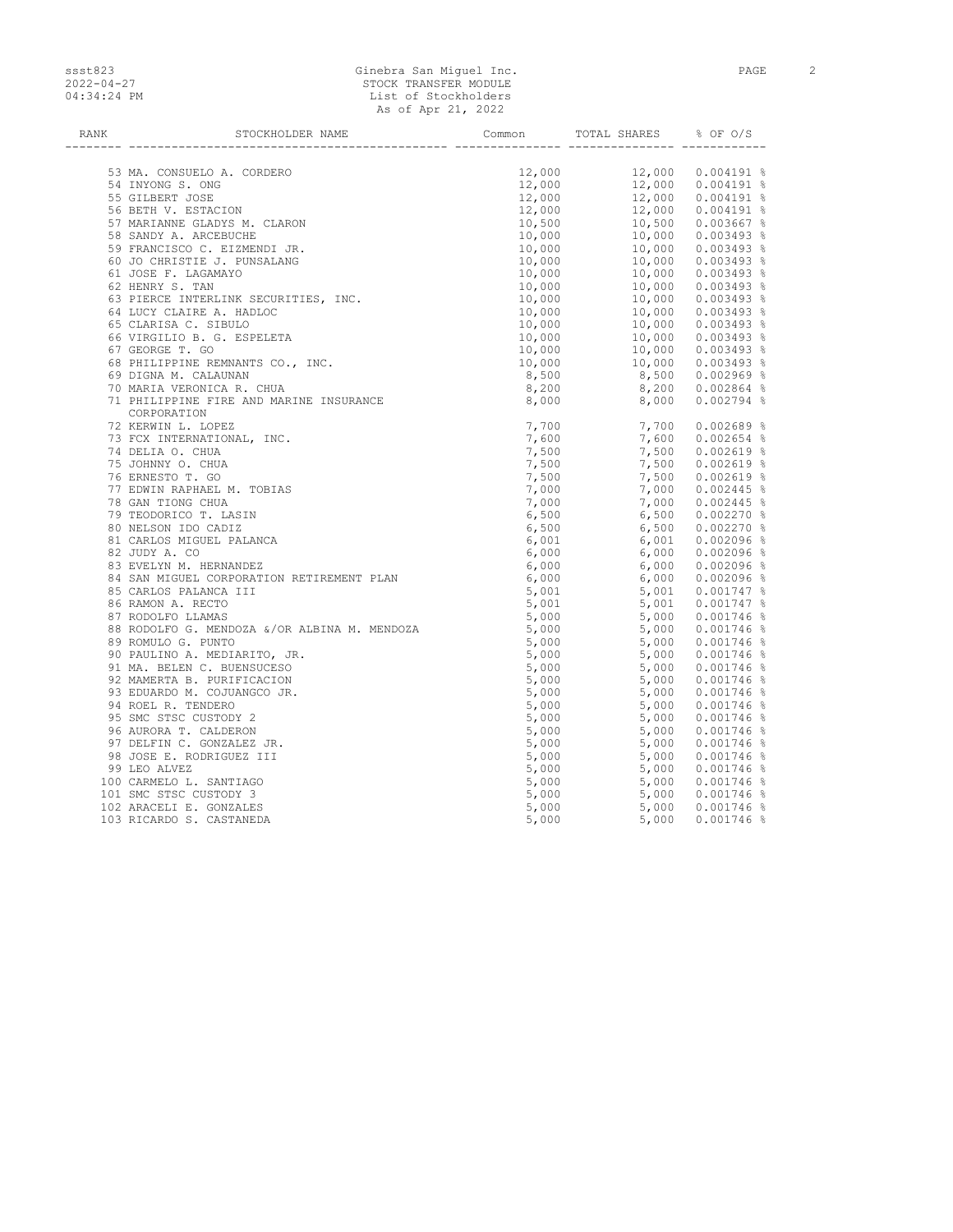### ssst823 Ginebra San Miguel Inc. PAGE 3 2022-04-27 STOCK TRANSFER MODULE 04:34:24 PM List of Stockholders As of Apr 21, 2022

| RANK | STOCKHOLDER NAME                                                                                                                                                                                                              | Common | TOTAL SHARES % OF O/S |  |
|------|-------------------------------------------------------------------------------------------------------------------------------------------------------------------------------------------------------------------------------|--------|-----------------------|--|
|      |                                                                                                                                                                                                                               |        |                       |  |
|      |                                                                                                                                                                                                                               |        |                       |  |
|      |                                                                                                                                                                                                                               |        |                       |  |
|      |                                                                                                                                                                                                                               |        |                       |  |
|      |                                                                                                                                                                                                                               |        |                       |  |
|      |                                                                                                                                                                                                                               |        |                       |  |
|      |                                                                                                                                                                                                                               |        |                       |  |
|      |                                                                                                                                                                                                                               |        |                       |  |
|      |                                                                                                                                                                                                                               |        |                       |  |
|      |                                                                                                                                                                                                                               |        |                       |  |
|      |                                                                                                                                                                                                                               |        |                       |  |
|      |                                                                                                                                                                                                                               |        |                       |  |
|      |                                                                                                                                                                                                                               |        |                       |  |
|      |                                                                                                                                                                                                                               |        |                       |  |
|      |                                                                                                                                                                                                                               |        |                       |  |
|      |                                                                                                                                                                                                                               |        |                       |  |
|      |                                                                                                                                                                                                                               |        |                       |  |
|      |                                                                                                                                                                                                                               |        |                       |  |
|      |                                                                                                                                                                                                                               |        |                       |  |
|      |                                                                                                                                                                                                                               |        |                       |  |
|      |                                                                                                                                                                                                                               |        |                       |  |
|      |                                                                                                                                                                                                                               |        |                       |  |
|      |                                                                                                                                                                                                                               |        |                       |  |
|      |                                                                                                                                                                                                                               |        |                       |  |
|      |                                                                                                                                                                                                                               |        |                       |  |
|      |                                                                                                                                                                                                                               |        |                       |  |
|      |                                                                                                                                                                                                                               |        |                       |  |
|      |                                                                                                                                                                                                                               |        |                       |  |
|      |                                                                                                                                                                                                                               |        |                       |  |
|      |                                                                                                                                                                                                                               |        |                       |  |
|      |                                                                                                                                                                                                                               |        |                       |  |
|      |                                                                                                                                                                                                                               |        |                       |  |
|      |                                                                                                                                                                                                                               |        |                       |  |
|      |                                                                                                                                                                                                                               |        |                       |  |
|      |                                                                                                                                                                                                                               |        |                       |  |
|      |                                                                                                                                                                                                                               |        |                       |  |
|      |                                                                                                                                                                                                                               |        |                       |  |
|      |                                                                                                                                                                                                                               |        |                       |  |
|      |                                                                                                                                                                                                                               |        |                       |  |
|      |                                                                                                                                                                                                                               |        |                       |  |
|      |                                                                                                                                                                                                                               |        |                       |  |
|      |                                                                                                                                                                                                                               |        |                       |  |
|      |                                                                                                                                                                                                                               |        |                       |  |
|      |                                                                                                                                                                                                                               |        |                       |  |
|      |                                                                                                                                                                                                                               |        |                       |  |
|      |                                                                                                                                                                                                                               |        |                       |  |
|      |                                                                                                                                                                                                                               |        |                       |  |
|      |                                                                                                                                                                                                                               |        |                       |  |
|      |                                                                                                                                                                                                                               |        |                       |  |
|      |                                                                                                                                                                                                                               |        |                       |  |
|      |                                                                                                                                                                                                                               |        |                       |  |
|      |                                                                                                                                                                                                                               |        |                       |  |
|      |                                                                                                                                                                                                                               |        |                       |  |
|      |                                                                                                                                                                                                                               |        |                       |  |
|      | 1974 - The Microsoft Computer State Computer State Computer State Computer State Computer State Computer State Computer State Computer State Computer State Computer State Computer State Computer State Computer State Compu |        |                       |  |
|      |                                                                                                                                                                                                                               |        |                       |  |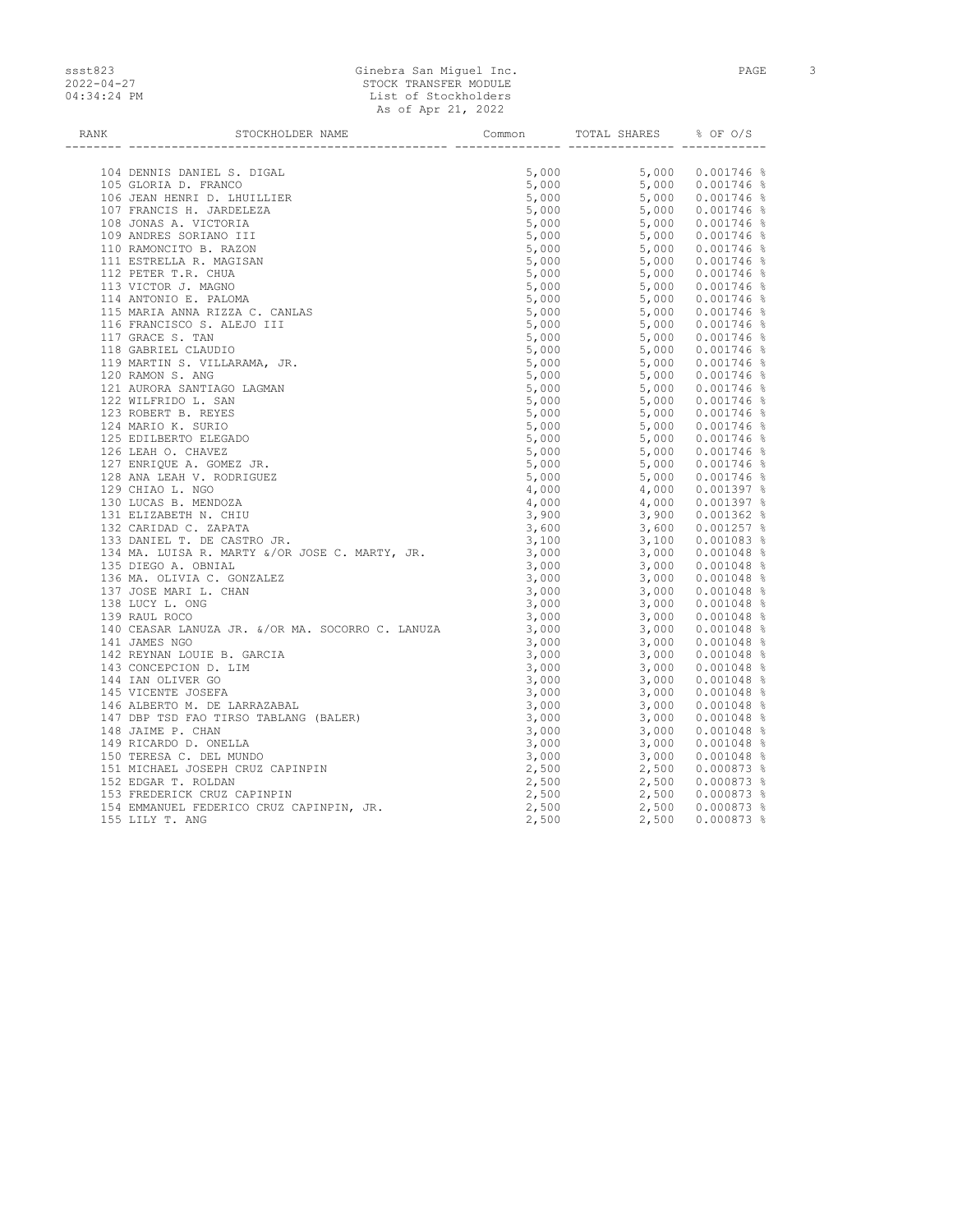### ssst823 Ginebra San Miguel Inc. PAGE 4 2022-04-27 STOCK TRANSFER MODULE 04:34:24 PM List of Stockholders As of Apr 21, 2022

| RANK | STOCKHOLDER NAME                                                                                                                                                                                                              | Common TOTAL SHARES % OF O/S |  |
|------|-------------------------------------------------------------------------------------------------------------------------------------------------------------------------------------------------------------------------------|------------------------------|--|
|      |                                                                                                                                                                                                                               |                              |  |
|      |                                                                                                                                                                                                                               |                              |  |
|      |                                                                                                                                                                                                                               |                              |  |
|      |                                                                                                                                                                                                                               |                              |  |
|      |                                                                                                                                                                                                                               |                              |  |
|      |                                                                                                                                                                                                                               |                              |  |
|      |                                                                                                                                                                                                                               |                              |  |
|      |                                                                                                                                                                                                                               |                              |  |
|      |                                                                                                                                                                                                                               |                              |  |
|      |                                                                                                                                                                                                                               |                              |  |
|      |                                                                                                                                                                                                                               |                              |  |
|      |                                                                                                                                                                                                                               |                              |  |
|      |                                                                                                                                                                                                                               |                              |  |
|      |                                                                                                                                                                                                                               |                              |  |
|      |                                                                                                                                                                                                                               |                              |  |
|      |                                                                                                                                                                                                                               |                              |  |
|      |                                                                                                                                                                                                                               |                              |  |
|      |                                                                                                                                                                                                                               |                              |  |
|      |                                                                                                                                                                                                                               |                              |  |
|      |                                                                                                                                                                                                                               |                              |  |
|      |                                                                                                                                                                                                                               |                              |  |
|      |                                                                                                                                                                                                                               |                              |  |
|      |                                                                                                                                                                                                                               |                              |  |
|      |                                                                                                                                                                                                                               |                              |  |
|      |                                                                                                                                                                                                                               |                              |  |
|      |                                                                                                                                                                                                                               |                              |  |
|      |                                                                                                                                                                                                                               |                              |  |
|      |                                                                                                                                                                                                                               |                              |  |
|      |                                                                                                                                                                                                                               |                              |  |
|      |                                                                                                                                                                                                                               |                              |  |
|      |                                                                                                                                                                                                                               |                              |  |
|      |                                                                                                                                                                                                                               |                              |  |
|      |                                                                                                                                                                                                                               |                              |  |
|      |                                                                                                                                                                                                                               |                              |  |
|      |                                                                                                                                                                                                                               |                              |  |
|      |                                                                                                                                                                                                                               |                              |  |
|      |                                                                                                                                                                                                                               |                              |  |
|      |                                                                                                                                                                                                                               |                              |  |
|      |                                                                                                                                                                                                                               |                              |  |
|      |                                                                                                                                                                                                                               |                              |  |
|      |                                                                                                                                                                                                                               |                              |  |
|      |                                                                                                                                                                                                                               |                              |  |
|      |                                                                                                                                                                                                                               |                              |  |
|      |                                                                                                                                                                                                                               |                              |  |
|      |                                                                                                                                                                                                                               |                              |  |
|      |                                                                                                                                                                                                                               |                              |  |
|      |                                                                                                                                                                                                                               |                              |  |
|      |                                                                                                                                                                                                                               |                              |  |
|      |                                                                                                                                                                                                                               |                              |  |
|      |                                                                                                                                                                                                                               |                              |  |
|      |                                                                                                                                                                                                                               |                              |  |
|      |                                                                                                                                                                                                                               |                              |  |
|      | 1978 FRANCISCO 2. DESCRIPTION NAME (CORRECT) 2.121 (1978) 2.131 (1978) 2.131 (1978) 2.131 (1978) 2.131 (1978) 2.131 (1978) 2.131 (1978) 2.131 (1978) 2.131 (1978) 2.131 (1978) 2.131 (1978) 2.131 (1978) 2.131 (1978) 2.131 ( |                              |  |
|      |                                                                                                                                                                                                                               |                              |  |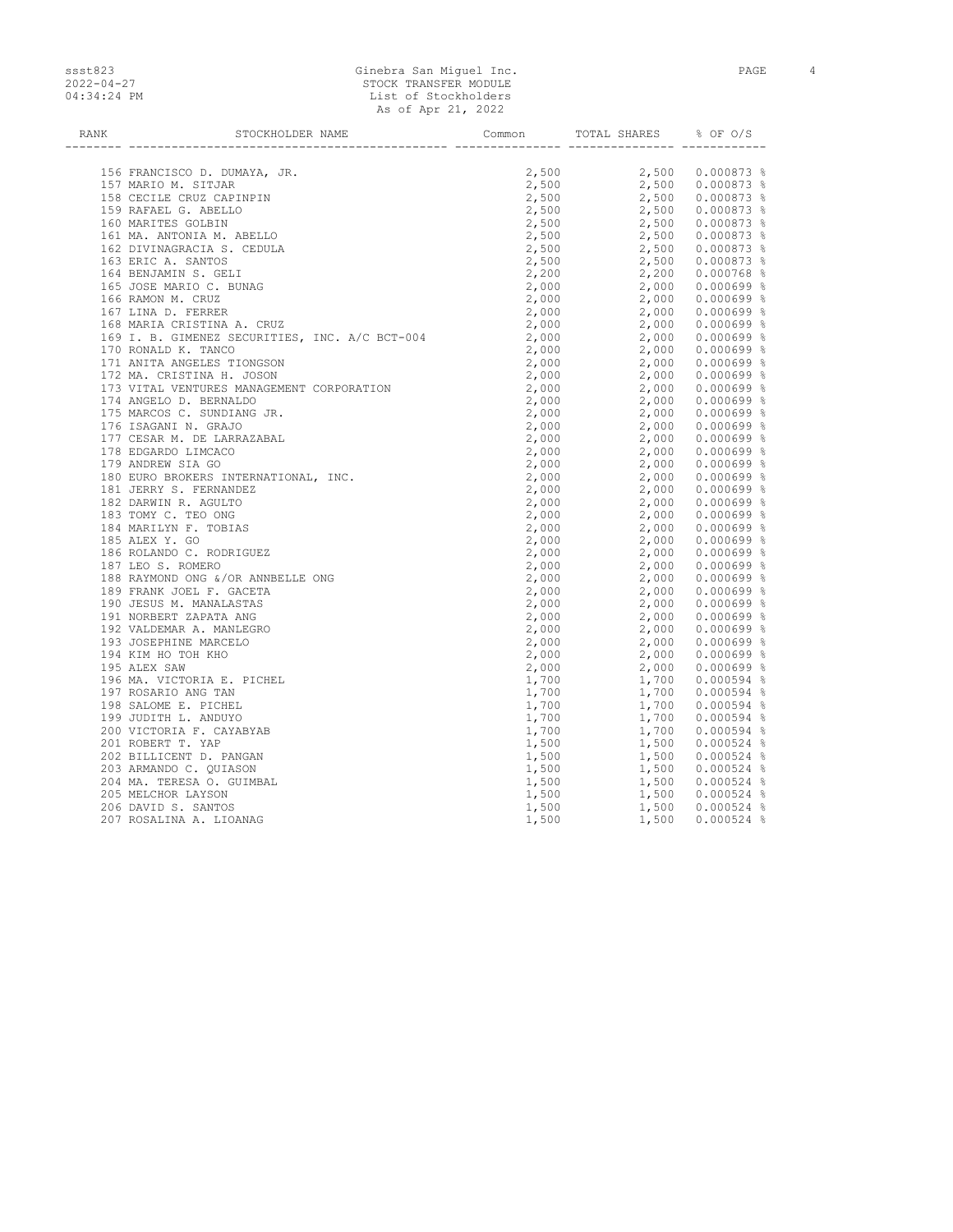### ssst823 Ginebra San Miguel Inc. PAGE 5 2022-04-27 STOCK TRANSFER MODULE 04:34:24 PM List of Stockholders As of Apr 21, 2022

| RANK | STOCKHOLDER NAME                                                                                                                                                                                                                      | Common TOTAL SHARES % OF O/S |  |
|------|---------------------------------------------------------------------------------------------------------------------------------------------------------------------------------------------------------------------------------------|------------------------------|--|
|      |                                                                                                                                                                                                                                       |                              |  |
|      |                                                                                                                                                                                                                                       |                              |  |
|      |                                                                                                                                                                                                                                       |                              |  |
|      |                                                                                                                                                                                                                                       |                              |  |
|      |                                                                                                                                                                                                                                       |                              |  |
|      |                                                                                                                                                                                                                                       |                              |  |
|      | PADILLA                                                                                                                                                                                                                               |                              |  |
|      |                                                                                                                                                                                                                                       |                              |  |
|      |                                                                                                                                                                                                                                       |                              |  |
|      |                                                                                                                                                                                                                                       |                              |  |
|      |                                                                                                                                                                                                                                       |                              |  |
|      |                                                                                                                                                                                                                                       |                              |  |
|      |                                                                                                                                                                                                                                       |                              |  |
|      |                                                                                                                                                                                                                                       |                              |  |
|      |                                                                                                                                                                                                                                       |                              |  |
|      |                                                                                                                                                                                                                                       |                              |  |
|      |                                                                                                                                                                                                                                       |                              |  |
|      |                                                                                                                                                                                                                                       |                              |  |
|      |                                                                                                                                                                                                                                       |                              |  |
|      |                                                                                                                                                                                                                                       |                              |  |
|      |                                                                                                                                                                                                                                       |                              |  |
|      |                                                                                                                                                                                                                                       |                              |  |
|      |                                                                                                                                                                                                                                       |                              |  |
|      |                                                                                                                                                                                                                                       |                              |  |
|      |                                                                                                                                                                                                                                       |                              |  |
|      |                                                                                                                                                                                                                                       |                              |  |
|      |                                                                                                                                                                                                                                       |                              |  |
|      |                                                                                                                                                                                                                                       |                              |  |
|      |                                                                                                                                                                                                                                       |                              |  |
|      |                                                                                                                                                                                                                                       |                              |  |
|      |                                                                                                                                                                                                                                       |                              |  |
|      |                                                                                                                                                                                                                                       |                              |  |
|      |                                                                                                                                                                                                                                       |                              |  |
|      |                                                                                                                                                                                                                                       |                              |  |
|      |                                                                                                                                                                                                                                       |                              |  |
|      |                                                                                                                                                                                                                                       |                              |  |
|      |                                                                                                                                                                                                                                       |                              |  |
|      |                                                                                                                                                                                                                                       |                              |  |
|      |                                                                                                                                                                                                                                       |                              |  |
|      |                                                                                                                                                                                                                                       |                              |  |
|      |                                                                                                                                                                                                                                       |                              |  |
|      |                                                                                                                                                                                                                                       |                              |  |
|      |                                                                                                                                                                                                                                       |                              |  |
|      |                                                                                                                                                                                                                                       |                              |  |
|      |                                                                                                                                                                                                                                       |                              |  |
|      |                                                                                                                                                                                                                                       |                              |  |
|      |                                                                                                                                                                                                                                       |                              |  |
|      |                                                                                                                                                                                                                                       |                              |  |
|      | 212 CONSERVERE R. LEW . LEW . 1990<br>212 CHARLES R. LEW . LEW . 1990 1.300 0.000224 4<br>213 CHARLES R. LEW . No. 2003<br>213 CHARLES RANGE T. ANN . CONTROL CONTROL 1. 200 0.00044 4<br>214 CHARLES R. LEW . CONTROL 200 CHARLES R. |                              |  |
|      |                                                                                                                                                                                                                                       |                              |  |
|      |                                                                                                                                                                                                                                       |                              |  |
|      |                                                                                                                                                                                                                                       |                              |  |
|      |                                                                                                                                                                                                                                       |                              |  |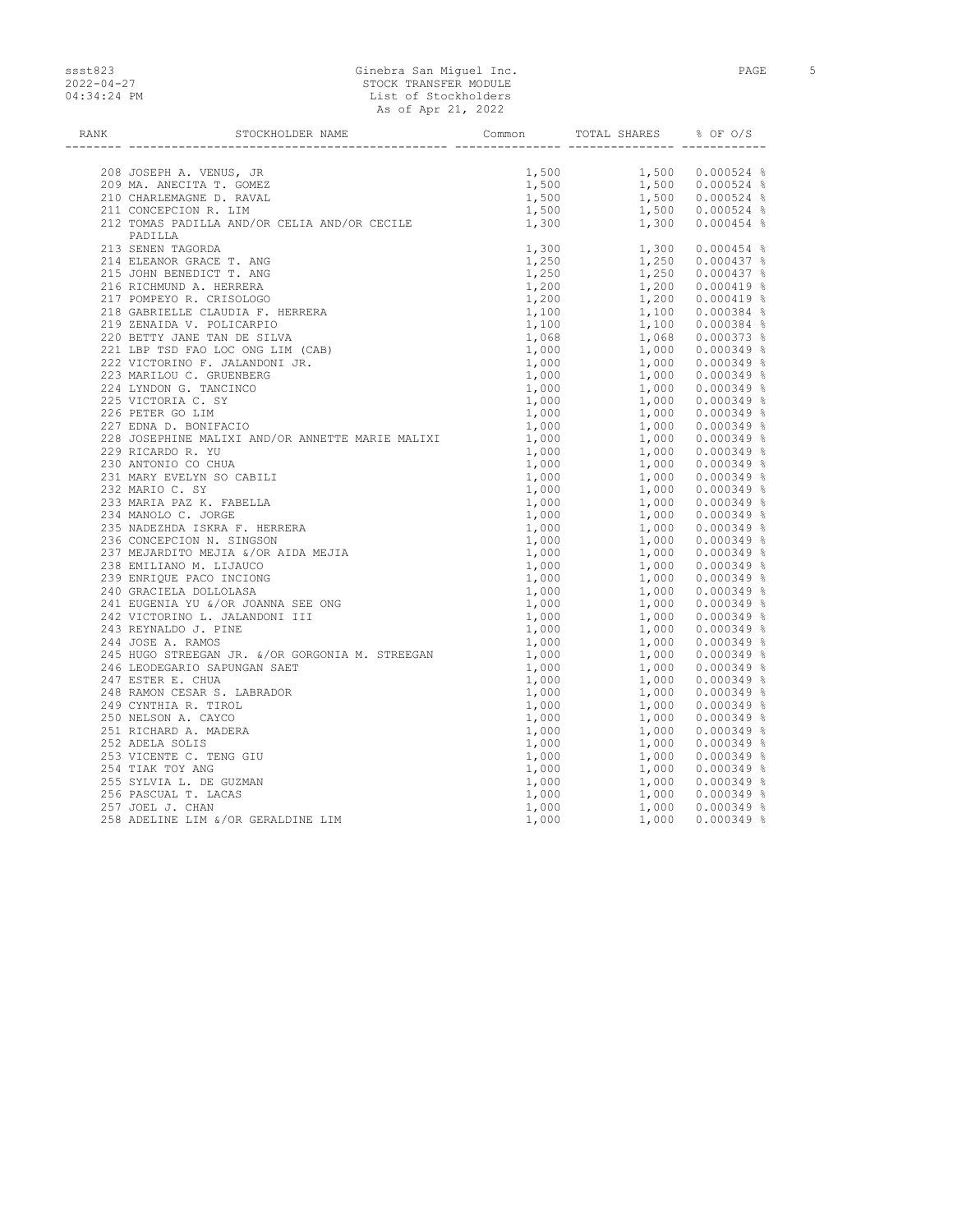# ssst823 Ginebra San Miguel Inc. PAGE 6 2022-04-27 STOCK TRANSFER MODULE 04:34:24 PM List of Stockholders As of Apr 21, 2022

| RANK | STOCKHOLDER NAME                                            | Common              | TOTAL SHARES % OF O/S                                                                                                                                                                                                                                                        |                                                                                                                                                                                                                                             |
|------|-------------------------------------------------------------|---------------------|------------------------------------------------------------------------------------------------------------------------------------------------------------------------------------------------------------------------------------------------------------------------------|---------------------------------------------------------------------------------------------------------------------------------------------------------------------------------------------------------------------------------------------|
|      |                                                             |                     | $\begin{tabular}{lcccc} 1,000 & 1,000 & 0.000349* \\ 1,000 & 1,000 & 0.000349* \\ 1,000 & 1,000 & 0.000349* \\ 1,000 & 1,000 & 0.000349* \\ 1,000 & 1,000 & 0.000349* \\ 1,000 & 1,000 & 0.000349* \\ 1,000 & 1,000 & 0.000349* \\ 1,000 & 1,000 & 0.000349* \\ 1,000 & 1,0$ |                                                                                                                                                                                                                                             |
|      | 259 WINEFREDO LUNA                                          |                     |                                                                                                                                                                                                                                                                              |                                                                                                                                                                                                                                             |
|      | 260 HELEN LIM                                               |                     |                                                                                                                                                                                                                                                                              |                                                                                                                                                                                                                                             |
|      | 261 CHITO Z. GONZALES                                       |                     |                                                                                                                                                                                                                                                                              |                                                                                                                                                                                                                                             |
|      | 262 NGA CHIN TAN ONG                                        |                     |                                                                                                                                                                                                                                                                              |                                                                                                                                                                                                                                             |
|      | 263 MELFA C. MADERAZO                                       |                     |                                                                                                                                                                                                                                                                              |                                                                                                                                                                                                                                             |
|      | 264 REX M. MENDOZA                                          |                     |                                                                                                                                                                                                                                                                              |                                                                                                                                                                                                                                             |
|      | 265 LYWN S. GARCIA                                          |                     |                                                                                                                                                                                                                                                                              |                                                                                                                                                                                                                                             |
|      | 266 MILA C. GO                                              |                     |                                                                                                                                                                                                                                                                              |                                                                                                                                                                                                                                             |
|      | 267 BUENAVENTURA C. VERGEL DE DIOS                          |                     |                                                                                                                                                                                                                                                                              |                                                                                                                                                                                                                                             |
|      | 268 GENEROSO R. JACINTO JR.                                 |                     |                                                                                                                                                                                                                                                                              |                                                                                                                                                                                                                                             |
|      | 269 FULGENCIO S. FACTORAN                                   |                     |                                                                                                                                                                                                                                                                              |                                                                                                                                                                                                                                             |
|      | 270 EDUARDO T. DAKAY                                        |                     |                                                                                                                                                                                                                                                                              |                                                                                                                                                                                                                                             |
|      | 271 HERMES C. CALATRAVA                                     |                     |                                                                                                                                                                                                                                                                              |                                                                                                                                                                                                                                             |
|      | 272 CESAR F. FORTUNO                                        |                     |                                                                                                                                                                                                                                                                              |                                                                                                                                                                                                                                             |
|      | 273 ALBERTO JUGO &/OR VIRGINIA                              |                     |                                                                                                                                                                                                                                                                              |                                                                                                                                                                                                                                             |
|      | 274 ELISEO D. DANTA                                         |                     |                                                                                                                                                                                                                                                                              |                                                                                                                                                                                                                                             |
|      | 275 SERGIO G. GAW                                           |                     |                                                                                                                                                                                                                                                                              |                                                                                                                                                                                                                                             |
|      | 276 JUANITO S. OUE                                          |                     |                                                                                                                                                                                                                                                                              |                                                                                                                                                                                                                                             |
|      | 277 VIVIEN RICAFORT                                         |                     |                                                                                                                                                                                                                                                                              |                                                                                                                                                                                                                                             |
|      | 278 EMELYN T. EMPLEO                                        |                     |                                                                                                                                                                                                                                                                              |                                                                                                                                                                                                                                             |
|      | 279 J. CONNIE MARI L. SALVADOR                              |                     |                                                                                                                                                                                                                                                                              |                                                                                                                                                                                                                                             |
|      | 280 CORA M. SERMONIA &/OR ROEL SERMONIA                     |                     |                                                                                                                                                                                                                                                                              |                                                                                                                                                                                                                                             |
|      | 281 DBP TSD FAO KENNETH LIM (CAB)                           |                     |                                                                                                                                                                                                                                                                              |                                                                                                                                                                                                                                             |
|      | 282 ALBERT L. YAM                                           |                     |                                                                                                                                                                                                                                                                              |                                                                                                                                                                                                                                             |
|      | 283 RODOLFO SANTOS &/OR CAROLYN SANTOS                      |                     |                                                                                                                                                                                                                                                                              |                                                                                                                                                                                                                                             |
|      | 284 ANTONIO S. JOAQUIN                                      |                     |                                                                                                                                                                                                                                                                              |                                                                                                                                                                                                                                             |
|      | 285 SHIRLEY C. GAW                                          |                     |                                                                                                                                                                                                                                                                              |                                                                                                                                                                                                                                             |
|      | 286 SHIRLYN CHUA REYES                                      |                     |                                                                                                                                                                                                                                                                              |                                                                                                                                                                                                                                             |
|      | 287 CLEMENTE CALIXTRO JR.                                   |                     |                                                                                                                                                                                                                                                                              |                                                                                                                                                                                                                                             |
|      | 288 LEONORA M. CASTRO                                       |                     |                                                                                                                                                                                                                                                                              |                                                                                                                                                                                                                                             |
|      | 289 IMELDA TIONGSON SEVILLA                                 |                     |                                                                                                                                                                                                                                                                              |                                                                                                                                                                                                                                             |
|      | 290 LEO B. JIMENEZ                                          |                     |                                                                                                                                                                                                                                                                              |                                                                                                                                                                                                                                             |
|      | 291 TERESITA K. MATHAY                                      |                     |                                                                                                                                                                                                                                                                              |                                                                                                                                                                                                                                             |
|      | 292 ROSARIO R. SALUDES                                      |                     |                                                                                                                                                                                                                                                                              |                                                                                                                                                                                                                                             |
|      | 293 ERLINDA G. TAN                                          | $\frac{1,000}{900}$ |                                                                                                                                                                                                                                                                              |                                                                                                                                                                                                                                             |
|      | 294 NORBERTO T. ESCALONA AND/OR VIOLETA N.<br>ESCALONA      |                     |                                                                                                                                                                                                                                                                              |                                                                                                                                                                                                                                             |
|      | 295 DEMETRIO D. MATEO                                       | 800                 | 800                                                                                                                                                                                                                                                                          | $0.000279$ %                                                                                                                                                                                                                                |
|      | 296 GOMER CARTA                                             | 800                 |                                                                                                                                                                                                                                                                              | $\begin{array}{r} 600 \ 0.000279\ 8\ 800\ \ 0.000279\ 8\ 800\ \ 0.000279\ 8\ 800\ \ 0.000279\ 8\ 800\ 0.000279\ 8\ 900\ 0.000244\ 8\ 700\ 0.000244\ 8\ 700\ 0.000244\ 8\ 700\ 0.000244\ 8\ 700\ 0.000244\ 8\ 700\ 0.000244\ 8\ 700\ 0.0002$ |
|      | 297 MAIDA K. TORRE                                          | 800                 |                                                                                                                                                                                                                                                                              |                                                                                                                                                                                                                                             |
|      | 298 MARILYN JANE S. FAJARDO                                 | 800                 |                                                                                                                                                                                                                                                                              |                                                                                                                                                                                                                                             |
|      | 299 SILVERIO BENNY J. TAN                                   | 800                 |                                                                                                                                                                                                                                                                              |                                                                                                                                                                                                                                             |
|      | 300 ROSITA CHUA CASTRO                                      | 700                 |                                                                                                                                                                                                                                                                              |                                                                                                                                                                                                                                             |
|      | 301 ERNESTO P. DE GUZMAN JR.                                | 700                 |                                                                                                                                                                                                                                                                              |                                                                                                                                                                                                                                             |
|      | 302 LORETO MARTE                                            | 700                 |                                                                                                                                                                                                                                                                              |                                                                                                                                                                                                                                             |
|      | 303 VIVIEN B. RICAFORT                                      | 700                 |                                                                                                                                                                                                                                                                              |                                                                                                                                                                                                                                             |
|      | 304 LEOPOLDO T. GUANZON JR.                                 | 700                 |                                                                                                                                                                                                                                                                              |                                                                                                                                                                                                                                             |
|      | 305 TOMAS PADILLA AND/OR CELIA AND/OR TOMAS                 | 700                 | 700                                                                                                                                                                                                                                                                          | $0.000244$ %                                                                                                                                                                                                                                |
|      | PADILLA JR                                                  |                     |                                                                                                                                                                                                                                                                              |                                                                                                                                                                                                                                             |
|      | 306 ALVIN V. AVENDANO                                       | 700                 | 700                                                                                                                                                                                                                                                                          | $0.000244$ %                                                                                                                                                                                                                                |
|      | 307 MARY ANN LUCILLE S. SANTIAGO<br>308 ORLANDO R. GONZALES | 700<br>700          | 700<br>700                                                                                                                                                                                                                                                                   | $0.000244$ %                                                                                                                                                                                                                                |
|      |                                                             |                     |                                                                                                                                                                                                                                                                              | $0.000244$ %                                                                                                                                                                                                                                |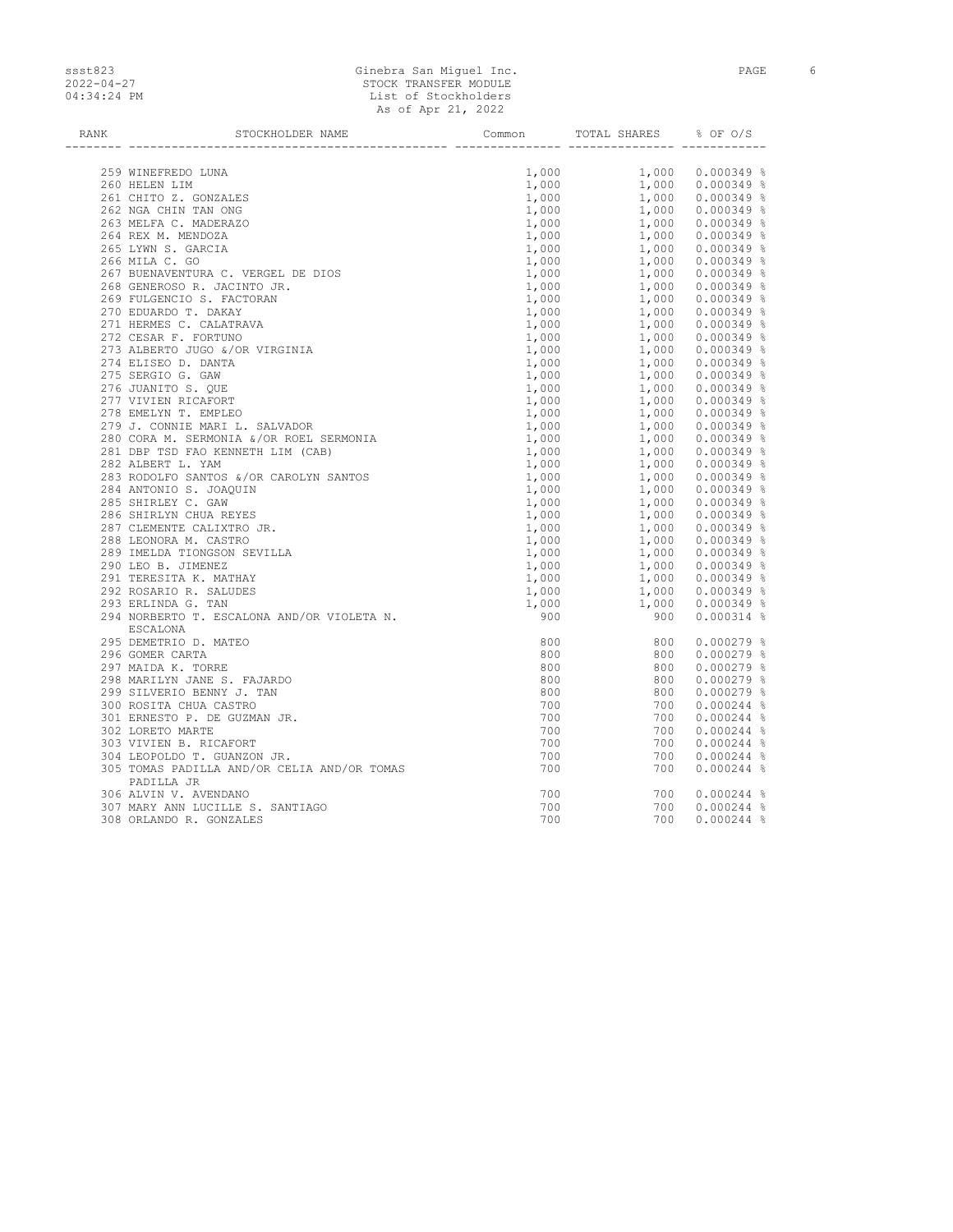### ssst823 Ginebra San Miguel Inc. PAGE 7 2022-04-27 STOCK TRANSFER MODULE 04:34:24 PM List of Stockholders As of Apr 21, 2022

| RANK | STOCKHOLDER NAME                                                                                                                                         | Common                                    | TOTAL SHARES % OF O/S                                                                                                                                                                                                                                             |                                                                                                                                                                                                                      |
|------|----------------------------------------------------------------------------------------------------------------------------------------------------------|-------------------------------------------|-------------------------------------------------------------------------------------------------------------------------------------------------------------------------------------------------------------------------------------------------------------------|----------------------------------------------------------------------------------------------------------------------------------------------------------------------------------------------------------------------|
|      |                                                                                                                                                          |                                           | ____  _________________  ________                                                                                                                                                                                                                                 |                                                                                                                                                                                                                      |
|      | 309 RONALDO D. DIZON                                                                                                                                     | 600                                       | $\begin{array}{cccc} 600 & 0.000210& 8\\ 600 & 0.000210& 8\\ 600 & 0.000210& 8\\ 600 & 0.000210& 8\\ 600 & 0.000210& 8\\ 600 & 0.000210& 8\\ 600 & 0.000210& 8\\ 600 & 0.000210& 8\\ 600 & 0.000210& 8\\ 600 & 0.000210& 8\\ 600 & 0.000210& 8\\ 600 & 0.000210&$ |                                                                                                                                                                                                                      |
|      | 310 MADERIC BINARAO MATEO                                                                                                                                | 600                                       |                                                                                                                                                                                                                                                                   |                                                                                                                                                                                                                      |
|      | 311 NESTOR ANGELES TIONGSON                                                                                                                              | 600                                       |                                                                                                                                                                                                                                                                   |                                                                                                                                                                                                                      |
|      | 312 ROBERT C. TAN                                                                                                                                        | 600                                       |                                                                                                                                                                                                                                                                   |                                                                                                                                                                                                                      |
|      | 313 MADEMIL BINARAO MATEO                                                                                                                                | 600                                       |                                                                                                                                                                                                                                                                   |                                                                                                                                                                                                                      |
|      | 314 ABRAHAM LIANG NG SINCO                                                                                                                               | 600                                       |                                                                                                                                                                                                                                                                   |                                                                                                                                                                                                                      |
|      | 315 EMEDY ALEGRE ANG                                                                                                                                     | 600                                       |                                                                                                                                                                                                                                                                   |                                                                                                                                                                                                                      |
|      | 316 REY S. JOR                                                                                                                                           | 600                                       |                                                                                                                                                                                                                                                                   |                                                                                                                                                                                                                      |
|      | 317 MAXIMA BINARAO MATEO                                                                                                                                 | 600                                       |                                                                                                                                                                                                                                                                   |                                                                                                                                                                                                                      |
|      | 318 MADELYN MATEO DIMAPILIS                                                                                                                              | 600                                       |                                                                                                                                                                                                                                                                   |                                                                                                                                                                                                                      |
|      |                                                                                                                                                          | 600                                       |                                                                                                                                                                                                                                                                   |                                                                                                                                                                                                                      |
|      | 319 GAMALIEL P. ABAQUETA<br>320 THERESA O. TAN                                                                                                           | 600                                       |                                                                                                                                                                                                                                                                   |                                                                                                                                                                                                                      |
|      | 321 MADELAINE BINARAO MATEO                                                                                                                              | 600                                       |                                                                                                                                                                                                                                                                   |                                                                                                                                                                                                                      |
|      | 322 MA. AURORA D. CANDIDO                                                                                                                                | 600                                       |                                                                                                                                                                                                                                                                   |                                                                                                                                                                                                                      |
|      |                                                                                                                                                          |                                           |                                                                                                                                                                                                                                                                   |                                                                                                                                                                                                                      |
|      | 323 FICHTE O. PENALOZA                                                                                                                                   | 600                                       |                                                                                                                                                                                                                                                                   |                                                                                                                                                                                                                      |
|      | 324 EDGARDO SANTOS DE GUZMAN                                                                                                                             | 600                                       |                                                                                                                                                                                                                                                                   |                                                                                                                                                                                                                      |
|      | 325 ROSALIE TIONGSON TIZON                                                                                                                               | 600                                       |                                                                                                                                                                                                                                                                   |                                                                                                                                                                                                                      |
|      | 326 CARMEN P. JUANILLO                                                                                                                                   | 600                                       |                                                                                                                                                                                                                                                                   |                                                                                                                                                                                                                      |
|      | 327 ANGELITA LAO YING                                                                                                                                    | 600                                       |                                                                                                                                                                                                                                                                   |                                                                                                                                                                                                                      |
|      | 328 DANIEL C. JACINTO                                                                                                                                    | 600                                       |                                                                                                                                                                                                                                                                   | $600$ $0.000210$ $8$<br>$600$ $0.000210$ $8$<br>$600$ $0.000210$ $8$<br>$600$ $0.000210$ $8$<br>$600$ $0.000210$ $8$<br>$600$ $0.000210$ $8$<br>$600$ $0.000210$ $8$<br>$600$ $0.000210$ $8$<br>$500$ $0.000175$ $8$ |
|      | 329 FILEMON H. SUATENGCO                                                                                                                                 | 500                                       |                                                                                                                                                                                                                                                                   | 500 0.000175 %<br>500 0.000175 %<br>500 0.000175 %<br>500 0.000175 %                                                                                                                                                 |
|      | 330 FAITH C. ONG                                                                                                                                         | 500                                       |                                                                                                                                                                                                                                                                   |                                                                                                                                                                                                                      |
|      | 331 LBP ITF ROBERTO T. YU                                                                                                                                | 500                                       |                                                                                                                                                                                                                                                                   |                                                                                                                                                                                                                      |
|      | 332 NENA N. CUA                                                                                                                                          | 500                                       |                                                                                                                                                                                                                                                                   | 500  0.000175  %                                                                                                                                                                                                     |
|      | 333 HIAN KHING ONG                                                                                                                                       | 500                                       |                                                                                                                                                                                                                                                                   | 500 0.000175 %                                                                                                                                                                                                       |
|      | 334 ROCHELLE MOJAR BUNCAB                                                                                                                                | 500                                       |                                                                                                                                                                                                                                                                   | 500 0.000175 %                                                                                                                                                                                                       |
|      | 335 CLARITA B. DURAN                                                                                                                                     | 500                                       |                                                                                                                                                                                                                                                                   | 500 0.000175 %                                                                                                                                                                                                       |
|      | 336 AVELINA L. MAURICIO                                                                                                                                  | 500                                       |                                                                                                                                                                                                                                                                   | 500  0.000175  %                                                                                                                                                                                                     |
|      | 337 AVELINA V. CANTOS                                                                                                                                    | 500                                       |                                                                                                                                                                                                                                                                   | 500 0.000175 %                                                                                                                                                                                                       |
|      | 338 BEVERLY C. ONG                                                                                                                                       | 500                                       |                                                                                                                                                                                                                                                                   | 500 0.000175 %                                                                                                                                                                                                       |
|      | 339 ANTONIO FAVIS                                                                                                                                        | 500                                       |                                                                                                                                                                                                                                                                   | 500 0.000175 %                                                                                                                                                                                                       |
|      | 340 LBP ITF SUSAN G. YU                                                                                                                                  | 500                                       |                                                                                                                                                                                                                                                                   | $\begin{array}{cccc} 500 & 0.000175 & 8 \\ 500 & 0.000175 & 8 \\ 500 & 0.000175 & 8 \\ 500 & 0.000175 & 8 \\ 500 & 0.000175 & 8 \\ 500 & 0.000175 & 8 \end{array}$                                                   |
|      | 341 VIVIEN B. ADRIAS                                                                                                                                     | 500                                       |                                                                                                                                                                                                                                                                   |                                                                                                                                                                                                                      |
|      | 342 JOAQUIN B. CORDOBA, JR.                                                                                                                              |                                           |                                                                                                                                                                                                                                                                   |                                                                                                                                                                                                                      |
|      | 343 DBP TSD FAO TOMAS ESCARCHA (SOR)                                                                                                                     |                                           |                                                                                                                                                                                                                                                                   |                                                                                                                                                                                                                      |
|      | 344 CONCHITA F. RODRIGUEZ                                                                                                                                |                                           |                                                                                                                                                                                                                                                                   | 500 0.000175 %                                                                                                                                                                                                       |
|      | 345 VICTOR Q. GARCIA &/OR ANNA MA. S. GARCIA                                                                                                             | $500$<br>$500$<br>$500$<br>$500$<br>$500$ |                                                                                                                                                                                                                                                                   | 500 0.000175 %                                                                                                                                                                                                       |
|      | 346 EDWIN G. TANTUCO                                                                                                                                     |                                           |                                                                                                                                                                                                                                                                   | 500 0.000175 %                                                                                                                                                                                                       |
|      | 347 FLORENCIO G. MEDENILLA                                                                                                                               | 500                                       |                                                                                                                                                                                                                                                                   | 500 0.000175 %                                                                                                                                                                                                       |
|      | 348 LIGAYA M. LEVISTE                                                                                                                                    | 500                                       |                                                                                                                                                                                                                                                                   | 500 0.000175 %                                                                                                                                                                                                       |
|      | 349 FELIPE L. ONG<br>350 DIONA CHIU AND/OR DIANA CHIU<br>351 EDMUNDO A. DARUCA &/OR VICTORIA B. DARUCA<br>352 FAUSTO A. RESURRECCION &/OR VIRGINIA F. R. | 500                                       |                                                                                                                                                                                                                                                                   | 500 0.000175 %                                                                                                                                                                                                       |
|      |                                                                                                                                                          |                                           |                                                                                                                                                                                                                                                                   | 500 0.000175 %                                                                                                                                                                                                       |
|      |                                                                                                                                                          | $500$<br>$500$<br>$500$<br>$500$          |                                                                                                                                                                                                                                                                   | 500 0.000175 %                                                                                                                                                                                                       |
|      |                                                                                                                                                          |                                           |                                                                                                                                                                                                                                                                   | 500 0.000175 %                                                                                                                                                                                                       |
|      | 353 RICARDO G. LAZATIN                                                                                                                                   | 500                                       |                                                                                                                                                                                                                                                                   | 500 0.000175 %                                                                                                                                                                                                       |
|      | 354 JORGE V. ANGELES                                                                                                                                     | 500                                       |                                                                                                                                                                                                                                                                   |                                                                                                                                                                                                                      |
|      | 355 LBP ITF LORNA M. LAURENTE                                                                                                                            |                                           | 500                                                                                                                                                                                                                                                               |                                                                                                                                                                                                                      |
|      | 356 ARISTEO G. PUYAT                                                                                                                                     | 500                                       |                                                                                                                                                                                                                                                                   |                                                                                                                                                                                                                      |
|      | 357 DBP TSD FAO ADMIRADO LUZURIAGA (SOR)                                                                                                                 | 500                                       |                                                                                                                                                                                                                                                                   |                                                                                                                                                                                                                      |
|      | 358 SERGIO LL. NARANJILLA JR.                                                                                                                            | 500                                       |                                                                                                                                                                                                                                                                   |                                                                                                                                                                                                                      |
|      | 359 ARTHUR N. ANDRES                                                                                                                                     | 500                                       |                                                                                                                                                                                                                                                                   |                                                                                                                                                                                                                      |
|      | 360 JAYME D. FRANCISCO                                                                                                                                   | 500                                       | $500$ 0.000175 $\frac{2}{3}$<br>500 0.000175 $\frac{2}{3}$<br>500 0.000175 $\frac{2}{3}$<br>500 0.000175 $\frac{2}{3}$<br>500 0.000175 $\frac{2}{3}$<br>500 0.000175 $\frac{2}{3}$                                                                                |                                                                                                                                                                                                                      |
|      |                                                                                                                                                          |                                           |                                                                                                                                                                                                                                                                   |                                                                                                                                                                                                                      |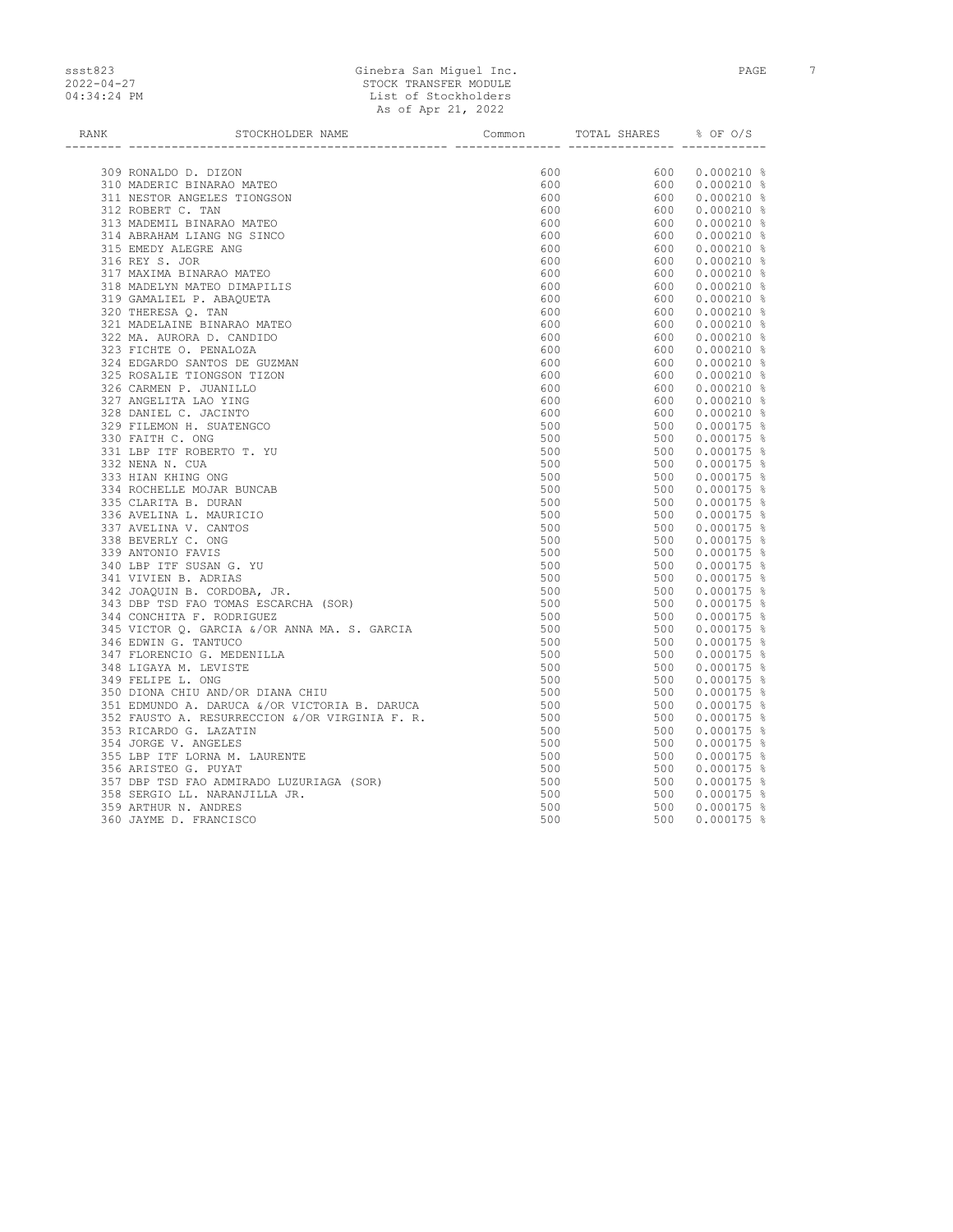## ssst823 Ginebra San Miguel Inc. PAGE 8 2022-04-27 STOCK TRANSFER MODULE 04:34:24 PM List of Stockholders As of Apr 21, 2022

| <b>RANK</b> | STOCKHOLDER NAME                                   | Common     | TOTAL SHARES % OF O/S |                              |
|-------------|----------------------------------------------------|------------|-----------------------|------------------------------|
|             | --------------                                     |            |                       |                              |
|             | 361 LYDIA FAJARDO                                  | 500        |                       | 500 0.000175 %               |
|             | 362 LOURDES N. ELEPANO                             | 500        |                       | 500 0.000175 %               |
|             | 363 STEVEN Y. CHUA                                 | 500        | 500                   | $0.000175$ %                 |
|             | 364 VERSITA GUEVARRA                               | 500        | 500                   | $0.000175$ %                 |
|             | 365 STELLA MARIS C. YUSAY                          | 500        | 500                   | $0.000175$ %                 |
|             | 366 ANA ROSE SEVILLA OCHOA                         | 500        | 500                   | $0.000175$ %                 |
|             | 367 MA. ROSARIO O. SIMONS                          | 500        | 500                   | $0.000175$ %                 |
|             | 368 JOHANN C. ONG                                  | 500        | 500                   | $0.000175$ %                 |
|             | 369 RAMON C. PARAN                                 | 500        | 500                   | $0.000175$ %                 |
|             | 370 JESUS T. LIMKIMSO                              | 500        | 500                   | $0.000175$ %                 |
|             | 371 DBP TSD FAO ARTURO TALAVERA (BALER)            | 500        | 500                   | $0.000175$ %                 |
|             | 372 EMMA C. CHIU                                   | 400        | 400                   | $0.000140$ %                 |
|             | 373 ROEHL VINCENT P. JAVIER                        | 400        | 400                   | $0.000140$ %                 |
|             | 374 ROBERTO RUFINO ROXAS                           | 400        | 400                   | $0.000140$ %                 |
|             | 375 DANILO Y. YU                                   | 400        | 400                   | $0.000140$ %                 |
|             | 376 MA. TERESA E. ROXAS                            | 400        | 400                   | $0.000140$ %                 |
|             | 377 LBP ITF BESSIE C. LIM                          | 400        | 400                   | $0.000140$ %                 |
|             | 378 DOMINGO K. UY                                  | 400        | 400                   | $0.000140$ %                 |
|             | 379 LUZ L. NICOLAS                                 | 400        | 400                   | $0.000140$ %                 |
|             | 380 CORAZON S. TUMBOCON                            | 400        | 400                   | $0.000140$ %                 |
|             | 381 MAESTE J. GUMTANG                              | 400        | 400                   | $0.000140$ %                 |
|             | 382 JOEL O. BATA                                   | 400        | 400                   | $0.000140$ %                 |
|             | 383 CECILIA B. SABULARSE                           | 400        | 400                   | $0.000140$ %                 |
|             | 384 MARY LINDA E. SALVADOR                         | 400        | 400                   | $0.000140$ %                 |
|             | 385 ADELFO M. BUTED                                | 400        | 400                   | $0.000140$ %                 |
|             | 386 MA. LUISA M. PARAYNO                           | 400        | 400                   | $0.000140$ %                 |
|             | 387 MEDITA P. CHAVEZ                               | 300        | 300                   | $0.000105$ %                 |
|             | 388 MOODY B. PALUBON                               | 300        | 300                   | $0.000105$ %                 |
|             | 389 ANGELITA O. CORTEZ                             | 300        | 300                   | $0.000105$ %                 |
|             | 390 GABRIEL A. DEE                                 | 300        | 300                   | $0.000105$ %                 |
|             | 391 CHRISTINA OBILLOS TOLARBA                      | 300        | 300                   | $0.000105$ %                 |
|             | 392 HORTENSIA P. HERRERA                           | 300        | 300                   | $0.000105$ %                 |
|             | 393 ALFREDO D. HABABAG                             | 300        | 300                   | $0.000105$ %                 |
|             | 394 MELQUIADES A. CENTENO JR                       | 300        |                       | 300 0.000105 %               |
|             | 395 MELITA P. ALMOSARA                             | 300        | 300                   | $0.000105$ %                 |
|             | 396 NESTOR D. ANTONIO                              | 300        | 300                   | $0.000105$ %                 |
|             | 397 PRECIOSA LERMA - SUNGA<br>398 RUTH I. CAMBIADO | 300        |                       | 300  0.000105 %              |
|             | 399 RIZALINO V. OUEJADA                            | 300<br>300 | 300<br>300            | $0.000105$ %                 |
|             | 400 TEODULFO B. OPADA                              | 300        | 300                   | $0.000105$ %<br>$0.000105$ % |
|             | 401 RIZALINO M. TESTON                             | 300        | 300                   | $0.000105$ %                 |
|             | 402 FELY B. DELA ROSA                              | 300        | 300                   | $0.000105$ %                 |
|             | 403 MA. ASUNCION G. OCAMPO                         | 300        | 300                   | $0.000105$ %                 |
|             | 404 VIVENCIO A. MATEO                              | 300        | 300                   | $0.000105$ %                 |
|             | 405 MARIA LISA CORALDE ROMARATE                    | 300        | 300                   | $0.000105$ %                 |
|             | 406 ZORAIDA G. PUA                                 | 300        | 300                   | $0.000105$ %                 |
|             | 407 ZACH L. ZARAGOZA                               | 300        | 300                   | $0.000105$ %                 |
|             | 408 REGINA V. SANTOS                               | 300        | 300                   | $0.000105$ %                 |
|             | 409 LUCIANO L. ANGTUD SR.                          | 300        | 300                   | $0.000105$ %                 |
|             | 410 JULIE G. FIANZA                                | 300        | 300                   | $0.000105$ %                 |
|             | 411 EDWIN A. GALEON                                | 300        | 300                   | $0.000105$ %                 |
|             | 412 ROMMEL B. BISCOCHO                             | 300        | 300                   | $0.000105$ %                 |
|             |                                                    |            |                       |                              |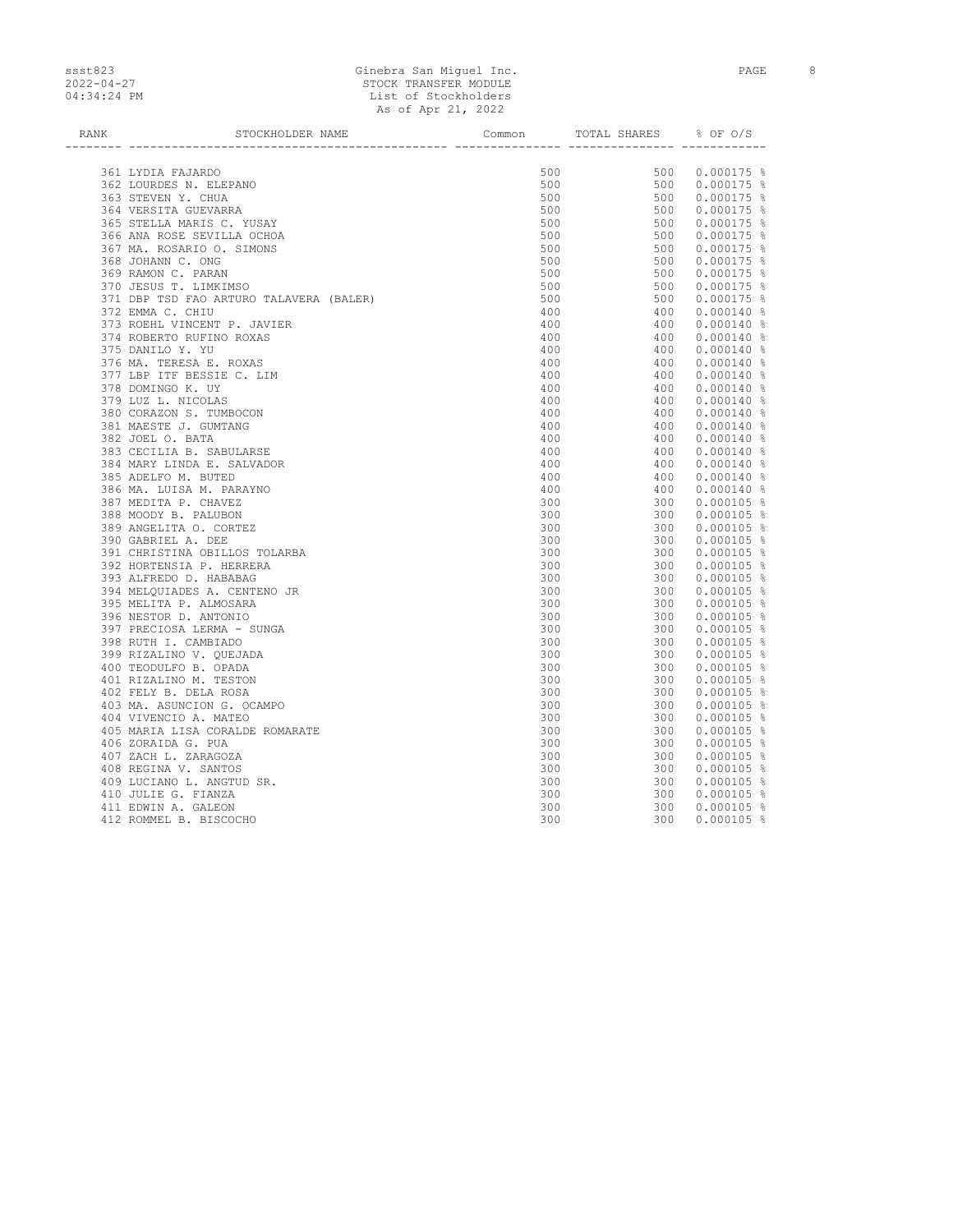### ssst823 Ginebra San Miguel Inc. PAGE 9 2022-04-27 STOCK TRANSFER MODULE 04:34:24 PM List of Stockholders As of Apr 21, 2022

| <b>RANK</b> | STOCKHOLDER NAME                                      | Common | TOTAL SHARES 8 OF O/S             |              |
|-------------|-------------------------------------------------------|--------|-----------------------------------|--------------|
|             | ---------------                                       |        | ______ ________________ _________ |              |
|             | 413 RONALDO P. CAJUCOM                                | 300    | 300                               | $0.000105$ % |
|             | 414 MICHAEL A. MACHICA                                | 300    | 300                               | $0.000105$ % |
|             | 415 ESTER E. CHUA                                     | 300    | 300                               | $0.000105$ % |
|             | 416 ERNESTO B. FALCON                                 | 300    | 300                               | $0.000105$ % |
|             | 417 JOSEFINA A. SY                                    | 300    | 300                               | $0.000105$ % |
|             | 418 LUCIANO P. ANGTUD JR.                             | 300    | 300                               | $0.000105$ % |
|             | 419 PRONIE A. MONARES                                 | 300    | 300                               | $0.000105$ % |
|             | 420 CO KIAN CHAY                                      | 300    | 300                               | $0.000105$ % |
|             | 421 EDWARDO N. TY                                     | 300    | 300                               | $0.000105$ % |
|             | 422 ARSENIA C. GALANG                                 | 300    | 300                               | $0.000105$ % |
|             | 423 HELENITA EVELYN ALOLOD FRANCO                     | 300    | 300                               | $0.000105$ % |
|             | 424 RUFO GO JR.                                       | 300    | 300                               | $0.000105$ % |
|             | 425 LEANDRO O. REMEDIO SR.                            | 300    | 300                               | $0.000105$ % |
|             | 426 LUZVIMINDA A. ESPINOSA                            | 300    | 300                               | $0.000105$ % |
|             | 427 MARILYN F. TOBIAS                                 | 300    | 300                               | $0.000105$ % |
|             | 428 LIGAYA V. SANTOS                                  | 300    | 300                               | $0.000105$ % |
|             | 429 NORMA T. MANGUMPIT                                | 300    | 300                               | $0.000105$ % |
|             | 430 VICTOR MARTIN J. SORIANO                          | 300    | 300                               | $0.000105$ % |
|             | 431 PELAGIO M. JAYME                                  | 300    | 300                               | $0.000105$ % |
|             | 432 MA. SUSANA L. YAP                                 | 300    | 300                               | $0.000105$ % |
|             | 433 JEAN Y. CHUA                                      | 300    | 300                               | $0.000105$ % |
|             | 434 EDGARDO A. CHUA                                   | 300    | 300                               | $0.000105$ % |
|             | 435 MERLANDO GADIA                                    | 300    | 300                               | $0.000105$ % |
|             | 436 DANILO D. REYES                                   | 300    | 300                               | $0.000105$ % |
|             | 437 BETSY ROANNE CARMELI T. DE SILVA                  | 266    | 266                               | $0.000093$ % |
|             | 438 RUDOLPH BRYAN T. DE SILVA                         | 266    | 266                               | $0.000093$ % |
|             | 439 AZUCENA G. URANZA                                 | 250    | 250                               | $0.000087$ % |
|             | 440 VINCENT A. CONCIO                                 | 200    | 200                               | $0.000070$ % |
|             | 441 MARJORIE P. ALBARADO                              | 200    | 200                               | $0.000070$ % |
|             | 442 JOSE B. LLABRES                                   | 200    | 200                               | $0.000070$ % |
|             | 443 ADOLF ARAGON                                      | 200    | 200                               | $0.000070$ % |
|             | 444 ESTER E. CHUA                                     | 200    | 200                               | $0.000070$ % |
|             | 445 ALEX C. SY                                        | 200    | 200                               | $0.000070$ % |
|             | 446 ANTHONY T. CHUA                                   | 200    | 200                               | $0.000070$ % |
|             | 447 JENNIFER I. CHAN                                  | 200    | 200                               | $0.000070$ % |
|             | 448 LILIBETH N. SY                                    | 200    | 200                               | $0.000070$ % |
|             | 449 ESTRELLA ESTUR REYES                              | 200    | 200                               | $0.000070$ % |
|             | 450 LEANDRO L. SEVERINO                               | 200    | 200                               | $0.000070$ % |
|             | 451 BPI SEC FAO ANTONIO V. CAYABYAB                   | 200    | 200                               | $0.000070$ % |
|             | 452 REBECCA T. SILVESTRE                              | 200    | 200                               | $0.000070$ % |
|             | 453 STEPHANIE F. DE GUZMAN &/OR NANCY F. DE<br>GUZMAN | 200    | 200                               | $0.000070$ % |
|             | 454 ZENAIDA T. ATON                                   | 200    | 200                               | $0.000070$ % |
|             | 455 MICHAEL P. JUCO                                   | 200    | 200                               | $0.000070$ % |
|             | 456 MARCELINO T. SOON                                 | 200    | 200                               | $0.000070$ % |
|             | 457 GEORGE Y. UY                                      | 200    | 200                               | $0.000070$ % |
|             | 458 ROSARIO L. ANTAZO                                 | 200    | 200                               | $0.000070$ % |
|             | 459 SUSANA R. MAGPANTAY                               | 200    | 200                               | $0.000070$ % |
|             | 460 DBP TSD FAO JOCELYN LADERO (DUMA)                 | 200    | 200                               | $0.000070$ % |
|             | 461 JOHN BENEDICT TY ANG                              | 200    | 200                               | $0.000070$ % |
|             | 462 MA. NADINE A. ANTE                                | 200    | 200                               | $0.000070$ % |
|             | 463 WILLIAM S. LARDIZABAL                             | 200    | 200                               | $0.000070$ % |
|             |                                                       |        |                                   |              |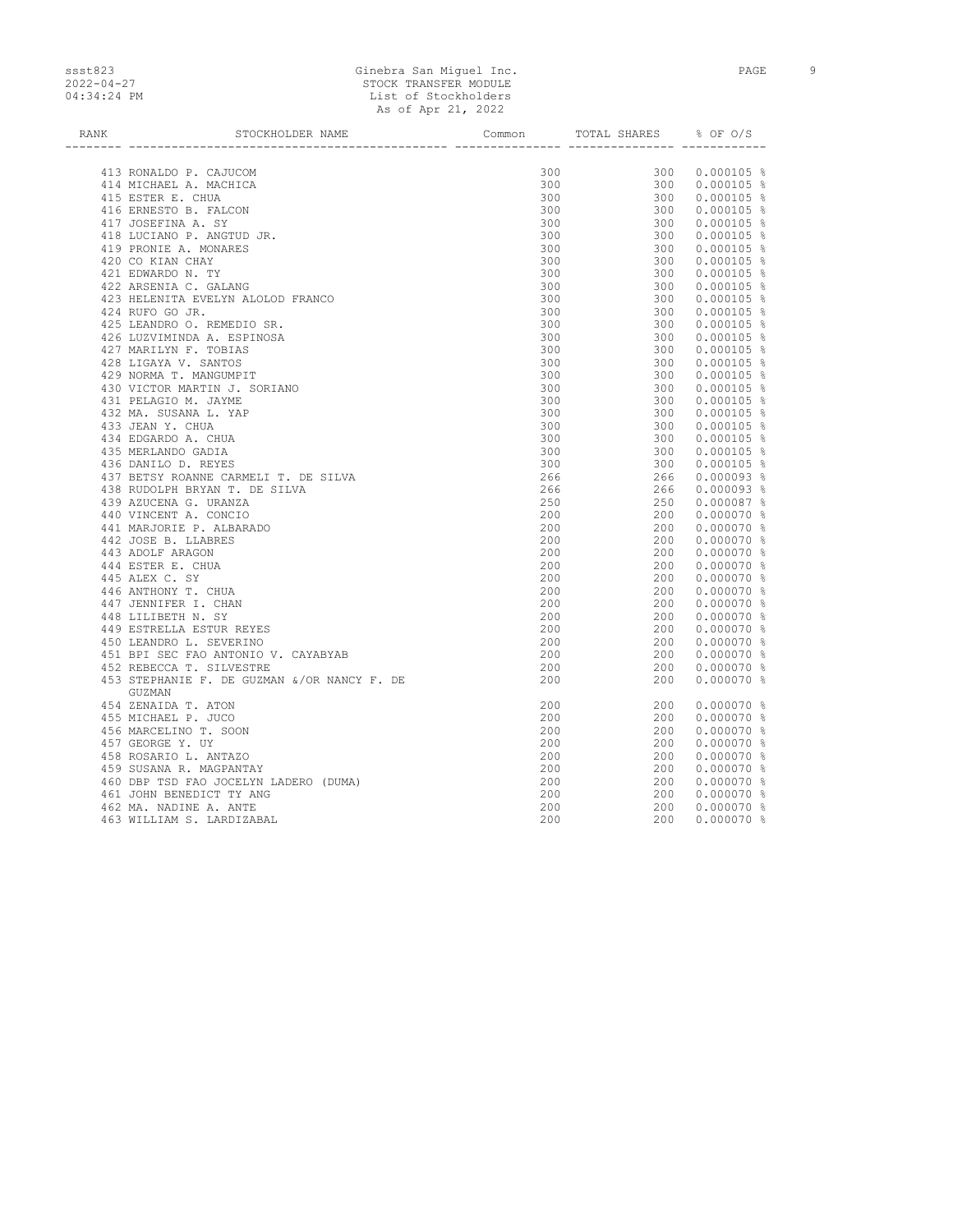# ssst823 Ginebra San Miguel Inc. PAGE 10 2022-04-27 STOCK TRANSFER MODULE 04:34:24 PM List of Stockholders As of Apr 21, 2022

| <b>RANK</b> | STOCKHOLDER NAME                                    | Common     | TOTAL SHARES % OF O/S             |                                  |
|-------------|-----------------------------------------------------|------------|-----------------------------------|----------------------------------|
|             | ---------------                                     |            | _______ ________________ ________ |                                  |
|             | 464 ASTRA J. GIMPISON                               | 200        |                                   | 200 0.000070 %                   |
|             | 465 EDUARDO N. TY                                   | 200        |                                   | 200 0.000070 %                   |
|             | 466 BENJAMIN DOLOSA                                 | 200        |                                   | 200 0.000070 %                   |
|             | 467 BENEX L. KATIGBAK                               | 200        |                                   | 200  0.000070  %                 |
|             | 468 MA. JOSEFINA CONSUELO T. DE VILLA MONTELIBANO   | 200        |                                   | 200 0.000070 %                   |
|             | 469 DANILO DIZON REYES                              | 200        |                                   | 200 0.000070 %                   |
|             | 470 AIMEE C. MAURICIO                               | 200        |                                   | 200 0.000070 %                   |
|             | 471 JAYSON N. SY                                    | 200        |                                   | 200 0.000070 %                   |
|             | 472 RODOLFO SIAO                                    | 200        |                                   | 200  0.000070  %                 |
|             | 473 AMADEO G. BUENAFE                               | 200        |                                   | 200 0.000070 %                   |
|             | 474 BPI SEC FAO RHAZZLE E. COQUIA                   | 200        |                                   | 200 0.000070 %                   |
|             | 475 ANDRES A. PANGANIBAN JR.                        | 200        |                                   | 200  0.000070  %                 |
|             | 476 LBP ITF LOLITA RAMOS                            | 200        |                                   | 200 0.000070 %                   |
|             | 477 JUANITA M. TULIO                                | 200        |                                   | 200 0.000070 %                   |
|             | 478 ANTONIO G. NAZARENO &/OR ARNEL BERUETE          | 200        |                                   | 200 0.000070 %                   |
|             | 479 RONALD H. MARASIGAN                             | 200        |                                   | 200  0.000070  %                 |
|             | 480 LUCY N. TAN                                     | 200        |                                   | 200 0.000070 %                   |
|             | 481 ROSARIO A. ANTAZO                               | 200        |                                   | 200 0.000070 %                   |
|             | 482 MAXIMO A. BAUTISTA JR.                          | 200        |                                   | 200 0.000070 %                   |
|             | 483 MARIFE S. MENGUITO                              | 200        |                                   | 200 0.000070 %                   |
|             | 484 RENATO ROQUE SY                                 | 200        |                                   | 200 0.000070 %                   |
|             | 485 DBP TSD FAO VICTORIA GONZAGA (DUMA)             | 200        |                                   | 200 0.000070 %                   |
|             | 486 JUAN CHANG JR.                                  | 200        |                                   | 200  0.000070  %                 |
|             | 487 ELIZABETH A. ANTE                               | 200        |                                   | 200 0.000070 %                   |
|             | 488 MELISSA H. HADAP                                | 200        |                                   | 200 0.000070 %                   |
|             | 489 BENITO P. NERY JR.                              | 200        |                                   | 200 0.000070 %                   |
|             | 490 EMMA P. FABRUADA                                | 200        |                                   | 200 0.000070 %                   |
|             | 491 JANE LIM POON                                   | 200        |                                   | 200  0.000070  %                 |
|             | 492 ROLANDO BERSANO ESPINA                          | 200        |                                   | 200 0.000070 %                   |
|             | 493 LBP ITF RODOLFO ANTE                            | 200        |                                   | 200 0.000070 %                   |
|             | 494 ALLAN V. INOCENCIO                              | 200        |                                   | 200 0.000070 %                   |
|             | 495 JESUS C. TAN                                    | 200        |                                   | 200  0.000070  %                 |
|             | 496 YU D. SY                                        | 200        |                                   | 200 0.000070 %                   |
|             | 497 JOELA A. ARAQUE                                 | 200        |                                   | 200 0.000070 %                   |
|             | 498 MARLYN C. YOUNG                                 | 200        |                                   | 200 0.000070 %                   |
|             | 499 DBP TSD FAO ASTER FAJARDO (SOR)                 | 200        |                                   | 200 0.000070 %                   |
|             | 500 MA. LYZA R. SANTILLAN<br>501 REMEDIOS M. SANTOS | 200        |                                   | 200 0.000070 %                   |
|             |                                                     | 200<br>200 |                                   | 200 0.000070 %<br>200 0.000070 % |
|             | 502 MANUEL M. PLATON<br>503 EDGARDO F. GARCIA       | 200        |                                   | 200 0.000070 %                   |
|             | 504 ARLENE N. SY                                    | 200        |                                   | 200 0.000070 %                   |
|             | 505 VICENTE J. CARLOS                               | 200        |                                   | 200 0.000070 %                   |
|             | 506 ELISA R. BUENAFE                                | 200        | 200                               | $0.000070$ %                     |
|             | 507 DBP TSD FAO CORAZON I. MODILLAS (BAS)           | 200        |                                   | 200  0.000070  %                 |
|             | 508 LBP ITF TERESITA LIM                            | 200        |                                   | 200 0.000070 %                   |
|             | 509 RIZAL ALBERTO C. NOLIDO                         | 200        |                                   | 200 0.000070 %                   |
|             | 510 ELIZABETH M. ROSANES                            | 200        |                                   | 200 0.000070 %                   |
|             | 511 EDITHA T. CHUA                                  | 200        |                                   | 200 0.000070 %                   |
|             | 512 KARA PATRIA CONSTANTINO DAVID                   | 200        | 200                               | $0.000070$ %                     |
|             | 513 CHINA BANKING CORP. FAO RODERICK JOSEPH         | 200        | 200                               | $0.000070$ %                     |
|             | ARCIAGA                                             |            |                                   |                                  |
|             | 514 CYNDA L. BAUTISTA                               | 200        | 200                               | $0.000070$ %                     |
|             |                                                     |            |                                   |                                  |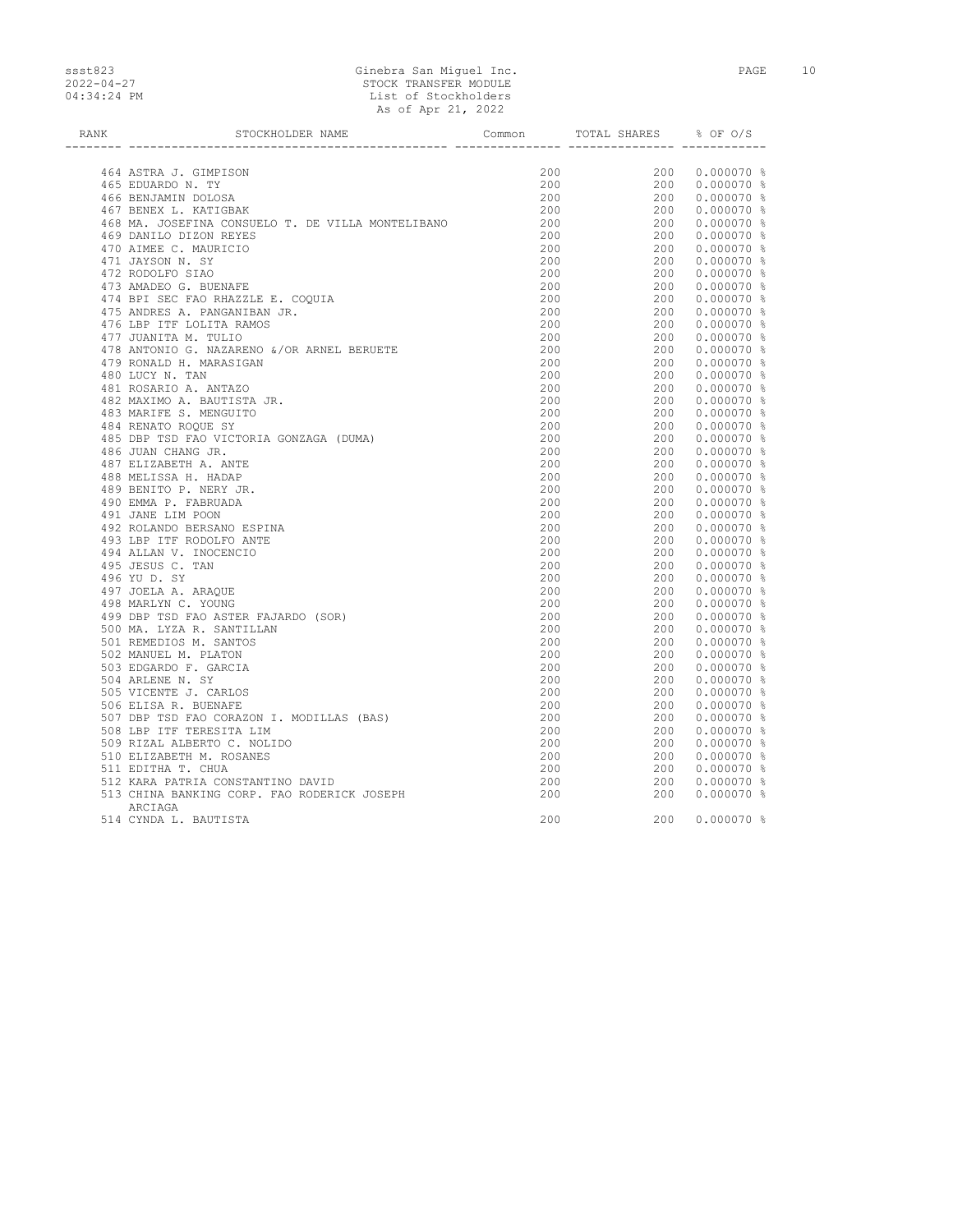### ssst823 Ginebra San Miguel Inc. PAGE 11 2022-04-27 STOCK TRANSFER MODULE 04:34:24 PM List of Stockholders As of Apr 21, 2022

| RANK | STOCKHOLDER NAME                                                           | Common            | TOTAL SHARES % OF O/S |                                                            |
|------|----------------------------------------------------------------------------|-------------------|-----------------------|------------------------------------------------------------|
|      |                                                                            |                   |                       |                                                            |
|      |                                                                            | 200               |                       |                                                            |
|      | 515 JESSIE N. SY                                                           | 200               |                       | $200$ 0.000070 %<br>200 0.000070 %                         |
|      | 516 GEORGE RENE A. SUNGA                                                   | 200               |                       |                                                            |
|      | 517 DBP TSD FAO RUBE S. GAMOLO (MBLY)                                      |                   |                       | $200$ 0.000070 %<br>$200$ 0.000070 %<br>$200$ 0.000070 %   |
|      | 518 NELY SB. ABAD                                                          | 200               |                       |                                                            |
|      | 519 MILO M. MOSELINA                                                       | 200               |                       | 200 0.000070 %                                             |
|      | 520 LORENZO V. DIAZ &/OR MA. LOURDES S. DIAZ ITF<br>TEODORO MIGUEL S. DIAZ | 200               | 200                   | $0.000070$ %                                               |
|      | 521 LUIS D. TANBAUCO                                                       | 200               |                       | 200 0.000070 %                                             |
|      | 522 REX DAMPIOS BARRIENTOS                                                 | 200               |                       | 200 0.000070 %                                             |
|      | 523 JOSE PELAGIO P. RAMOS                                                  | 200               |                       | 200 0.000070 %                                             |
|      | 524 RESURRECCION B. ROQUE                                                  | 200               |                       | 200 0.000070 %                                             |
|      | 525 JERRY C. SY                                                            | 200               |                       | 200 0.000070 %                                             |
|      | 526 TERESITA P. OLIVARES                                                   | 200               |                       | 200 0.000070 %                                             |
|      | 527 WILFREDO M. MAGAT                                                      | 200               |                       | 200 0.000070 %                                             |
|      | 528 ANGELINA N. SY                                                         | 200               |                       | $200$ 0.000070 $\frac{8}{3}$                               |
|      | 529 DBP TSD FAO JESUS V. TAN (BAS)                                         | 200               |                       | 200 0.000070 %                                             |
|      | 530 LBP ITF PURITA LIM                                                     | 200               |                       | 200 0.000070 %                                             |
|      | 531 PEDRO R. ABAD                                                          | 200               |                       | $200$ 0.000070 $\frac{3}{8}$<br>200 0.000070 $\frac{8}{8}$ |
|      | 532 VICENTE Y. CHUA                                                        | 200               |                       | 200 0.000070 %                                             |
|      | 533 MARIA LORRAINE JOYCELYN EVANGELISTA RAMOS                              | $\frac{200}{200}$ |                       | 200 0.000070 %                                             |
|      | 534 CHINA BANKING CORP. FAO TITA A. CERVANTES                              |                   |                       | 200 0.000070 %<br>200 0.000070 %<br>200 0.000070 %         |
|      | 535 FRED M. HERNANDEZ                                                      | 200               |                       |                                                            |
|      | 536 VIVENCIO M. ROMERO JR.                                                 | 200               |                       | 200 0.000070 %                                             |
|      | 537 GINA N. SY                                                             | 200               |                       | 200 0.000070 %                                             |
|      | 538 DBP TSD FAO CAMILO BANDOJO (KAB)                                       | 200               |                       | 200 0.000070 %                                             |
|      | 539 LILIA O. ELLA                                                          | 200               |                       | 200 0.000070 %                                             |
|      | 540 VICTORINO F. JALANDONI JR.                                             | 200               |                       | 200  0.000070  %                                           |
|      | 541 GERRY C. GAW                                                           | 200               |                       | 200  0.000070  %                                           |
|      | 542 CECILIA R. PATRICIO                                                    | 200               |                       | $200$ 0.000070 $\frac{200}{900}$                           |
|      | 543 VIRGILIO E. SIBAYAN                                                    | 200               |                       | 200 0.000070 %                                             |
|      | 544 JEFFREY MAURILLUS ABORITA JAYA                                         | 200               |                       | 200 0.000070 %                                             |
|      | 545 IRMINGARDA P. GUECO                                                    | 200               |                       | $200$ 0.000070 %<br>200 0.000070 %<br>200 0.000070 %       |
|      | 546 DBP TSD FAO FIDELA DIONALDO (CAB)                                      | 200               |                       | 200 0.000070 %                                             |
|      | 547 SIMPLICIO A. JUGO                                                      | 200               |                       | 200  0.000070  %                                           |
|      | 548 CARMENCITA KALAW                                                       | 200               |                       | 200 0.000070 %                                             |
|      | 549 HELEN CHAN WINGKUN                                                     | 200               |                       | 200  0.000070  %                                           |
|      | 550 LBP ITF LUCIA ZAPATA                                                   | 200               |                       | 200  0.000070  %                                           |
|      | 551 MA. ESTER B. GABATIN                                                   | 200               |                       | 200 0.000070 %                                             |
|      | 552 ROBERTO A. SATORRE                                                     | 200               |                       | 200 0.000070 %                                             |
|      | 553 JOHNNY T. CHUA                                                         | 200               |                       | 200  0.000070  %                                           |
|      | 554 SOLIDBANK TA # C-20190                                                 | 200               |                       | 200 0.000070 %                                             |
|      | 555 VIVENCIO L. DONASCO                                                    | 200               |                       | 200 0.000070 %                                             |
|      | 556 DEBORAH JEAN R. MENDOZA                                                | 200               |                       | $200$ 0.000070 $\frac{200}{200}$                           |
|      | 557 JAIME N. SY                                                            | 200               |                       | 200 0.000070 %                                             |
|      | 558 PEARLIE MINTALAR                                                       | 200               |                       | 200 0.000070 %                                             |
|      | 559 VICTOR T. BRILLANTES                                                   | 200               |                       | $200$ 0.000070 %                                           |
|      | 560 JUDITH ANN S. PAVIA                                                    | 200               |                       | 200 0.000070 %                                             |
|      | 561 AMELITA L. JALANDONI                                                   | 200               |                       | 200 0.000070 %                                             |
|      | 562 CESAR L. TAN                                                           | 200               |                       | 200 0.000070 %                                             |
|      | 563 ENGELBERT H. MALLILLIN JR.                                             | 200               |                       | 200 0.000070 %                                             |
|      | 564 ARWE K. LAM                                                            | 200               |                       | 200 0.000070 %                                             |
|      | 565 EMMANUEL C. SANTIAGO                                                   | 200               | 200                   | $0.000070$ %                                               |
|      |                                                                            |                   |                       |                                                            |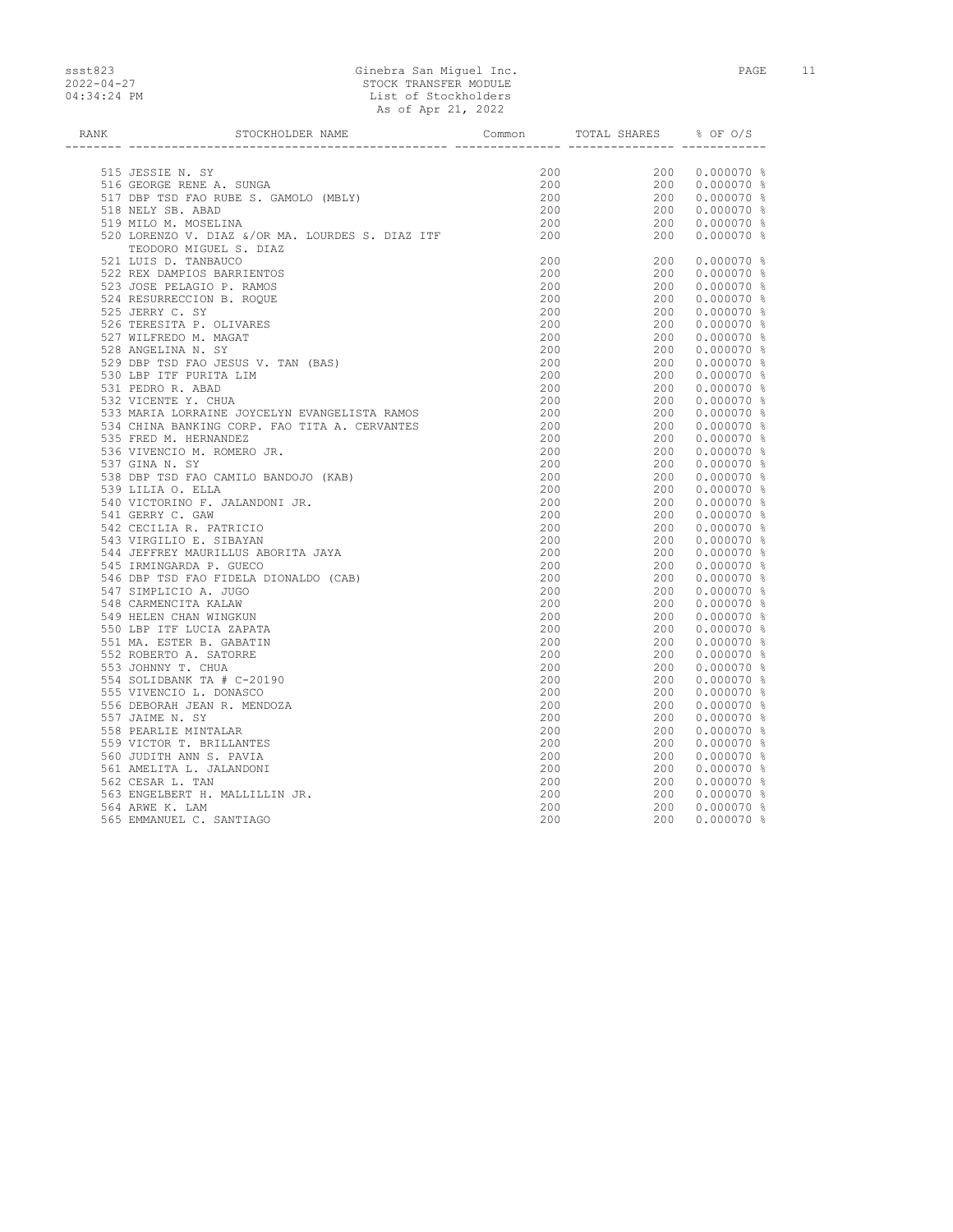### ssst823 Ginebra San Miguel Inc. PAGE 12 2022-04-27 STOCK TRANSFER MODULE 04:34:24 PM List of Stockholders As of Apr 21, 2022

| RANK | STOCKHOLDER NAME                                                                                                     | Common            | TOTAL SHARES                                                                                                                                                 | % OF 0/S                                                                                                                                                                                                                                                                          |
|------|----------------------------------------------------------------------------------------------------------------------|-------------------|--------------------------------------------------------------------------------------------------------------------------------------------------------------|-----------------------------------------------------------------------------------------------------------------------------------------------------------------------------------------------------------------------------------------------------------------------------------|
|      |                                                                                                                      |                   |                                                                                                                                                              |                                                                                                                                                                                                                                                                                   |
|      | 566 SAMUEL L. SERRANO                                                                                                | 200               | $\begin{array}{cccc} 200 & 0.000070&\$ \\ 200 & 0.000070&\$ \\ 200 & 0.000070&\$ \\ 200 & 0.000070&\$ \\ 200 & 0.000070&\$ \\ 200 & 0.000070&\$ \end{array}$ |                                                                                                                                                                                                                                                                                   |
|      |                                                                                                                      | 200               |                                                                                                                                                              |                                                                                                                                                                                                                                                                                   |
|      |                                                                                                                      | 200               |                                                                                                                                                              |                                                                                                                                                                                                                                                                                   |
|      | 567 MA. REBECCA V. UNAS<br>568 GOMER B. CARTA<br>569 NICANOR A. ROSANES<br>570 ROLLAND R. THOMPSON &/OR LEE CHOO YEO | 200               |                                                                                                                                                              |                                                                                                                                                                                                                                                                                   |
|      |                                                                                                                      | 200               |                                                                                                                                                              |                                                                                                                                                                                                                                                                                   |
|      | THOMPSON ITF TOMMIE R. THOMPSON                                                                                      |                   |                                                                                                                                                              |                                                                                                                                                                                                                                                                                   |
|      | 571 MARY-ANN T. GLORIA                                                                                               | 200               | 200 0.000070 %                                                                                                                                               |                                                                                                                                                                                                                                                                                   |
|      | 572 EDGAR M. SALAZAR                                                                                                 | 200               |                                                                                                                                                              | 200  0.000070  %                                                                                                                                                                                                                                                                  |
|      | 573 JOAQUIN J. GOCHOCO                                                                                               | 200               |                                                                                                                                                              |                                                                                                                                                                                                                                                                                   |
|      | 574 EDGARDO A. CHUA                                                                                                  | 200               |                                                                                                                                                              |                                                                                                                                                                                                                                                                                   |
|      | 575 LBP ITF ELIZABETH TAN                                                                                            | 200               |                                                                                                                                                              | $200$ 0.00070 %<br>$200$ 0.00070 %<br>$200$ 0.00070 %<br>$200$ 0.00070 %<br>$200$ 0.00070 %<br>$200$ 0.00070 %<br>$200$ 0.00070 %<br>$200$ 0.00070 %<br>$200$ 0.00070 %<br>$200$ 0.00070 %<br>$200$ 0.00070 %                                                                     |
|      | 576 YU CHUAN SY                                                                                                      | 200               |                                                                                                                                                              |                                                                                                                                                                                                                                                                                   |
|      | 577 ELIZABETH T. CHUA                                                                                                | 200               |                                                                                                                                                              |                                                                                                                                                                                                                                                                                   |
|      | 578 JOHNNY R. LIM                                                                                                    | 200               |                                                                                                                                                              |                                                                                                                                                                                                                                                                                   |
|      | 579 RUBEN J. DACUAN                                                                                                  | 200               |                                                                                                                                                              |                                                                                                                                                                                                                                                                                   |
|      | 580 CARMEN A. CRISOSTOMO                                                                                             | 200               |                                                                                                                                                              |                                                                                                                                                                                                                                                                                   |
|      | 581 GEMMA S. SIA                                                                                                     | 200               |                                                                                                                                                              | $200$ 0.000070 %<br>200 0.000070 %<br>200 0.000070 %                                                                                                                                                                                                                              |
|      | 582 MA. ELIZABETH R. STA. ANA                                                                                        | $\frac{200}{200}$ |                                                                                                                                                              |                                                                                                                                                                                                                                                                                   |
|      | 583 RENE Q. GALLO                                                                                                    | 200               |                                                                                                                                                              |                                                                                                                                                                                                                                                                                   |
|      | 584 FRANCISCO R. WENCESLAO                                                                                           | 200               |                                                                                                                                                              |                                                                                                                                                                                                                                                                                   |
|      | 585 CARMENCITA O. BATA                                                                                               | 200               |                                                                                                                                                              | $200$ 0.000070 %<br>$200$ 0.000070 %<br>$200$ 0.000070 %<br>$200$ 0.000070 %<br>$200$ 0.000070 %                                                                                                                                                                                  |
|      | 586 ROLANDO T. INOCENCIO                                                                                             | 200               |                                                                                                                                                              |                                                                                                                                                                                                                                                                                   |
|      | 587 ELIZABETH R. FLORES                                                                                              | 200               |                                                                                                                                                              |                                                                                                                                                                                                                                                                                   |
|      | 588 VIVIAN CHAN                                                                                                      | 200               |                                                                                                                                                              | 200 0.000070 %                                                                                                                                                                                                                                                                    |
|      | 589 ROLLAND R. THOMPSON &/OR LEE CHOO YEO                                                                            | 200               | 200                                                                                                                                                          | $0.000070$ %                                                                                                                                                                                                                                                                      |
|      | THOMPSON ITF WEYLAN R. THOMPSON                                                                                      |                   |                                                                                                                                                              |                                                                                                                                                                                                                                                                                   |
|      | 590 AURORA DY                                                                                                        | 200               |                                                                                                                                                              | 200  0.000070  %                                                                                                                                                                                                                                                                  |
|      | 591 JUN L. ESPANOL                                                                                                   | 125               |                                                                                                                                                              |                                                                                                                                                                                                                                                                                   |
|      | 592 TETSUYA OHTA MINAGAWA                                                                                            | 100               |                                                                                                                                                              |                                                                                                                                                                                                                                                                                   |
|      | 593 NORMA M. RIVERA                                                                                                  | 100               |                                                                                                                                                              |                                                                                                                                                                                                                                                                                   |
|      | 594 GREGORIA K. SY                                                                                                   | 100               |                                                                                                                                                              |                                                                                                                                                                                                                                                                                   |
|      | 595 MA. MAGDALENA G. LAHOZ                                                                                           | 100               |                                                                                                                                                              |                                                                                                                                                                                                                                                                                   |
|      | 596 RESCON TRANSPORTATION SERVICES COOPERATIVE                                                                       | 100               |                                                                                                                                                              |                                                                                                                                                                                                                                                                                   |
|      | 597 GENEVIEVE R. ALUMISIN                                                                                            | 100               |                                                                                                                                                              |                                                                                                                                                                                                                                                                                   |
|      | 598 JACQUELINE D. BERMUDO                                                                                            | 100               |                                                                                                                                                              |                                                                                                                                                                                                                                                                                   |
|      | 599 JULIUS J. SANVICTORES                                                                                            | 100               |                                                                                                                                                              |                                                                                                                                                                                                                                                                                   |
|      | 600 JESUS SAN LUIS VALENCIA                                                                                          | 100               |                                                                                                                                                              |                                                                                                                                                                                                                                                                                   |
|      | 601 GSIS FAO ASUNCION E. CAMPO                                                                                       | 100               |                                                                                                                                                              |                                                                                                                                                                                                                                                                                   |
|      | 602 VICENTE L. PANG AND/OR MARGARET S. PANG                                                                          | $\frac{100}{100}$ |                                                                                                                                                              |                                                                                                                                                                                                                                                                                   |
|      | 603 JOSELITO C. HERRERA                                                                                              | 100               |                                                                                                                                                              |                                                                                                                                                                                                                                                                                   |
|      | 604 ARACELI ARSENAL SILVA                                                                                            | 100               |                                                                                                                                                              |                                                                                                                                                                                                                                                                                   |
|      | 605 RESTITUTO L. HAO                                                                                                 | 100               |                                                                                                                                                              |                                                                                                                                                                                                                                                                                   |
|      | 606 NESTOR L. BORBE &/OR MYRNA L. BORBE                                                                              | 100               |                                                                                                                                                              |                                                                                                                                                                                                                                                                                   |
|      | 607 DULCE M. ORDONEZ                                                                                                 | 100               |                                                                                                                                                              |                                                                                                                                                                                                                                                                                   |
|      | 608 GUILLERMO F. GILI, JR.                                                                                           | 100               |                                                                                                                                                              |                                                                                                                                                                                                                                                                                   |
|      | 609 HK SECURITIES, INC.                                                                                              | 100               |                                                                                                                                                              |                                                                                                                                                                                                                                                                                   |
|      | 610 LOUIS ARTHUR T. UY                                                                                               | 100               |                                                                                                                                                              |                                                                                                                                                                                                                                                                                   |
|      | 611 HECTOR A. SANVICTORES                                                                                            | 100               |                                                                                                                                                              |                                                                                                                                                                                                                                                                                   |
|      | 612 KENNEDY ARANAS                                                                                                   | 100               |                                                                                                                                                              |                                                                                                                                                                                                                                                                                   |
|      | 613 JO-ANN LIAO                                                                                                      | 84                |                                                                                                                                                              |                                                                                                                                                                                                                                                                                   |
|      | 614 CANDICE LIAO                                                                                                     | 84                |                                                                                                                                                              |                                                                                                                                                                                                                                                                                   |
|      | 615 JEFFREY LIAO                                                                                                     | 83                | 83                                                                                                                                                           | $\begin{array}{cccc} 200 & 0.000070& 8\\ 125 & 0.000044& 8\\ 100 & 0.000035& 8\\ 100 & 0.000035& 8\\ 100 & 0.000035& 8\\ 100 & 0.000035& 8\\ 100 & 0.000035& 8\\ 100 & 0.000035& 8\\ 100 & 0.000035& 8\\ 100 & 0.000035& 8\\ 100 & 0.000035& 8\\ 100 & 0.000035&$<br>$0.000029$ % |
|      |                                                                                                                      |                   |                                                                                                                                                              |                                                                                                                                                                                                                                                                                   |